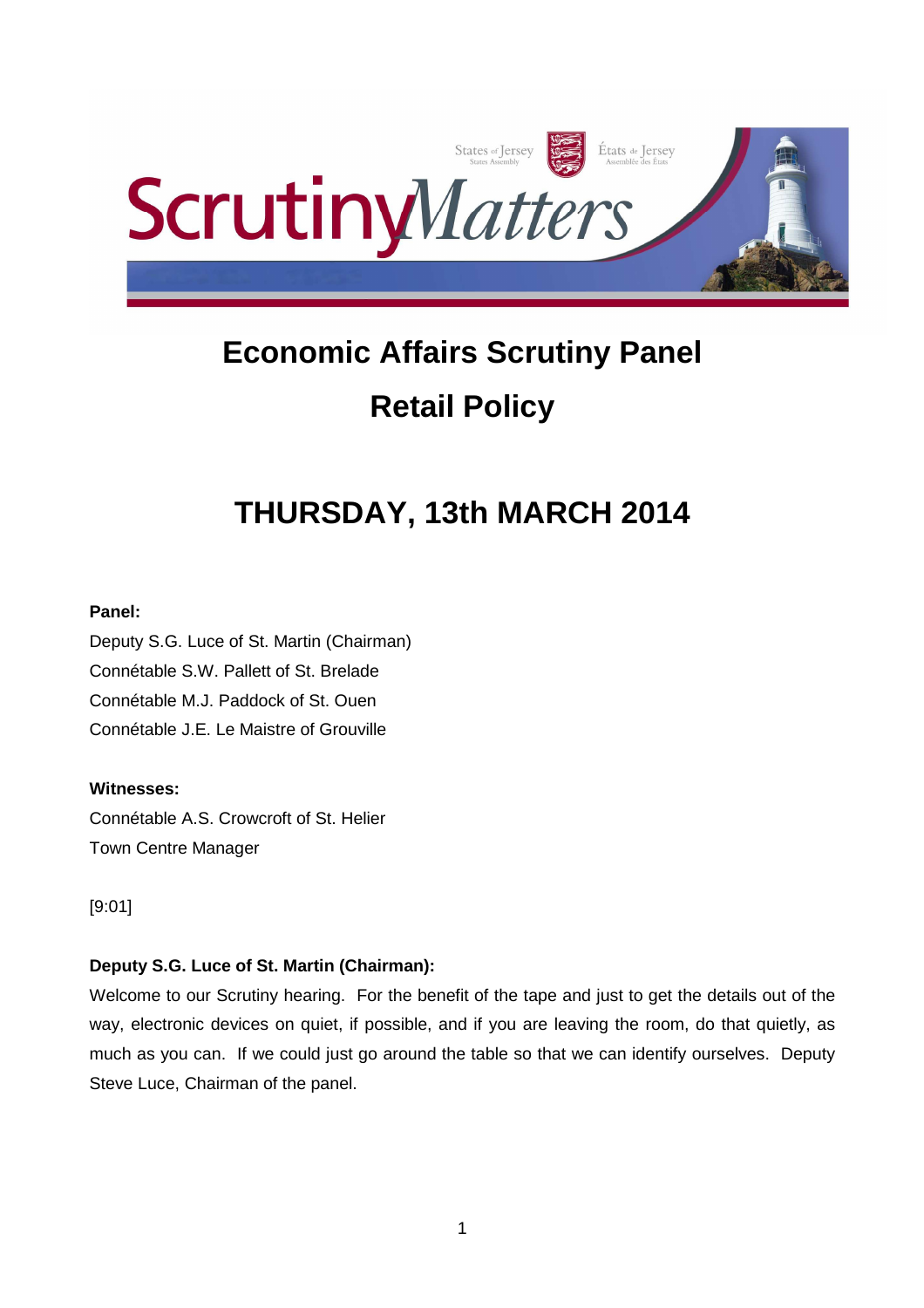## **The Deputy of St. Martin:**

Thank you. That is all those details out of the way. Constable and Richard, thank you very much for your submission. Retail is obviously a real buzzword at the moment, lots going on, lots of ideas and initiatives and there is lots to discuss. Could I start off by asking your views on a suggestion which has come out of a number of places recently, not least the seminar that E.D. (Economic Development) held, which was that we need a champion for this industry on the Island. Could I ask you for your views on that and if you agree with the concept whether that person should come from the political sphere or commercial sphere?

## **The Connétable of St. Helier:**

Richard and I were both at the workshop and we sort of fed into that suggestion, so we are clearly supportive of it, and most of the other things that came out of the workshop. I take my hat off to E.D. for getting proactively into this and dedicating officer time to the strategy, the consultation and the promise of funding. I think a retail champion makes a lot of sense. Personally, I do not think it should be a politician, I think it should be a dedicated officer that can do the kind of banging together of heads, pulling down of silos that is necessary to get a much more co-ordinated approach to retail in St. Helier than currently exists between various States departments.

## **The Deputy of St. Martin:**

Do you think that officer would have to be within the Civil Service?

## **The Connétable of St. Helier:**

Not necessarily. Jersey Business was at the seminar and I have read their submission to you. They are very keen on getting involved, possibly taking the town centre management function under their wing, so I think Jersey Business might well be a good independent arm's length place for that champion to work from.

## **The Deputy of St. Martin:**

Do you think the champion, if they were based at Jersey Business, would have enough clout politically? Would they be able to open the doors that a politician would?

# **The Connétable of St. Helier:**

I think the political support, as with anything, as with tourism, as with agriculture, as with health, there will be States Members who get behind these particular initiatives. I have certainly been banging the drum for retail in St. Helier, I have been trying to stop the spread of retail out of town. For example, successive Island Plan debates, all St. Helier representatives have stressed the need to focus. Any new supermarket, for example, should be in the town, it should not be out in the countryside, because we want to keep the vibrancy in the retail heart. I think political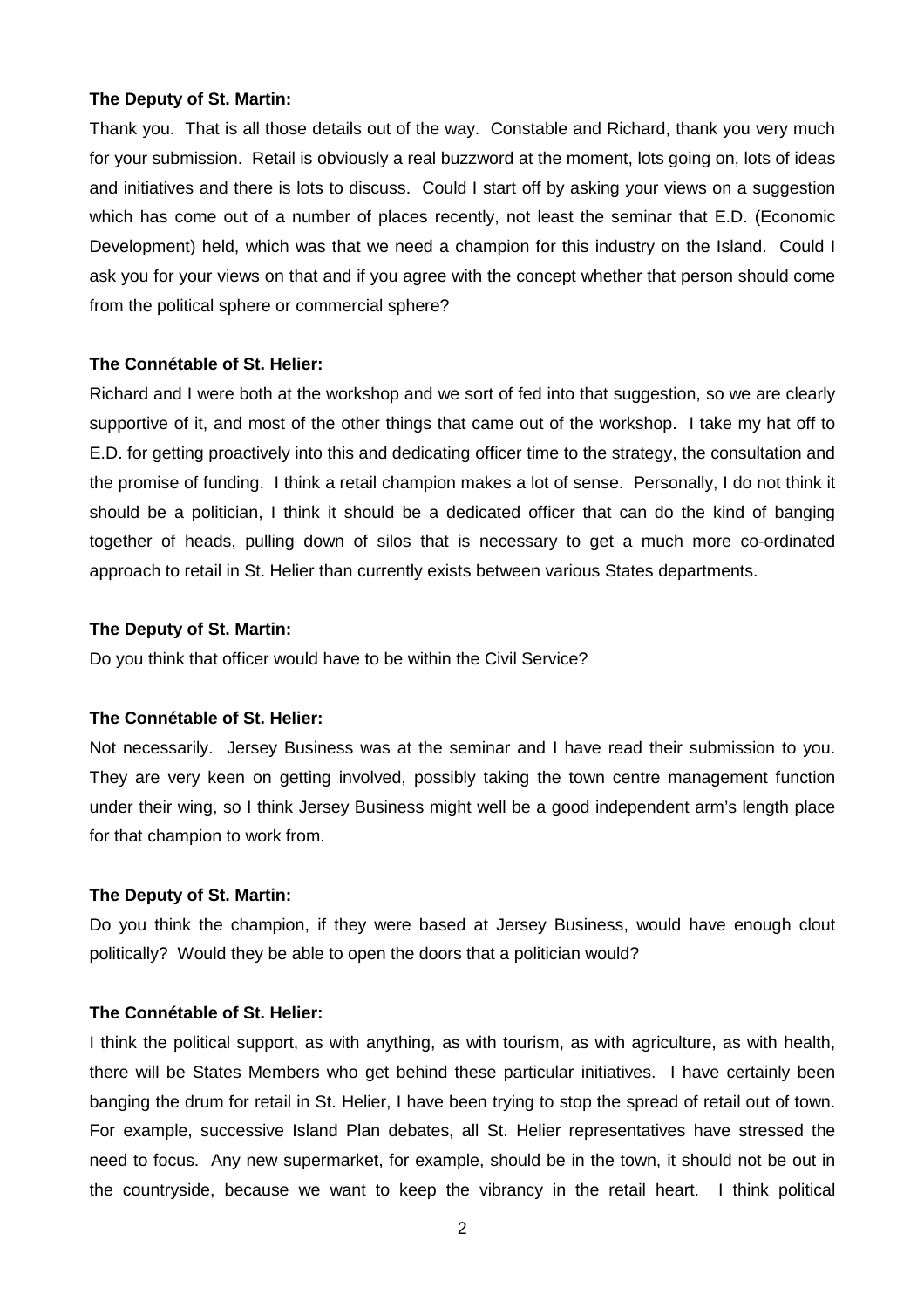champions do their work, and I do not know that ... they could be co-opted, but possibly that is not ... it is not a die in a ditch for me.

**The Deputy of St. Martin:**

No.

# **The Connétable of St. Helier:**

I just think there will be politicians who want to fight for keeping retail healthy and there will be those who are less interested.

# **Town Centre Manager:**

Can I come in on that, because as someone who came from the private sector, you come in and it is fine if you have the knowledge, but you do have to have the in with the politicians, and I do not believe you can have one without the other. I think you might even have to put a plural in front of that now, retail champions. I think your retail champion would have to have a very close relationship with a politician, because without that, nothing would get done. But I think it is vital that they do have the retail knowledge, because then they will have the credibility with the people they are working with, but there is probably no one that has got both, and you would need both as a partnership. I find in my job if I did not have the Constable's support, I could not do half of what I want to do.

# **The Deputy of St. Martin:**

We are going to move to the next obvious stage from that, which is strategy. You say in your submission we need a 5, 10, 20-year strategy, but could I just go back even more short term than that at the moment? Do you feel we have got a strategy at the moment? Do you feel we are desperately lacking in a strategy? I am not trying to put words into your mouth, but where do you think we are with strategy as regards retail?

# **The Connétable of St. Helier:**

If I can speak from the point of view of the Parish, because that is the sort of retail strategy that I am in charge of, working through Richard there is a very clear strategy and a number of key strands. One is supporting retail, particularly small retailers, catalysing trader groups. We now have 7 trader groups working in town, which they tend to meet half an hour before the shops open, and they are in areas like Colomberie, Don Street, Conway Street, Market Street, West's Centre, and these are basically groups of retailers who want help from the Parish, and through us, from the States, in making things happen in their districts. That is certainly a key part of our role with retail is supporting retail, in cutting through red tape, getting permission, for example, to have a West's Centre Easter fête, which they are having this year - Colomberie do things as well -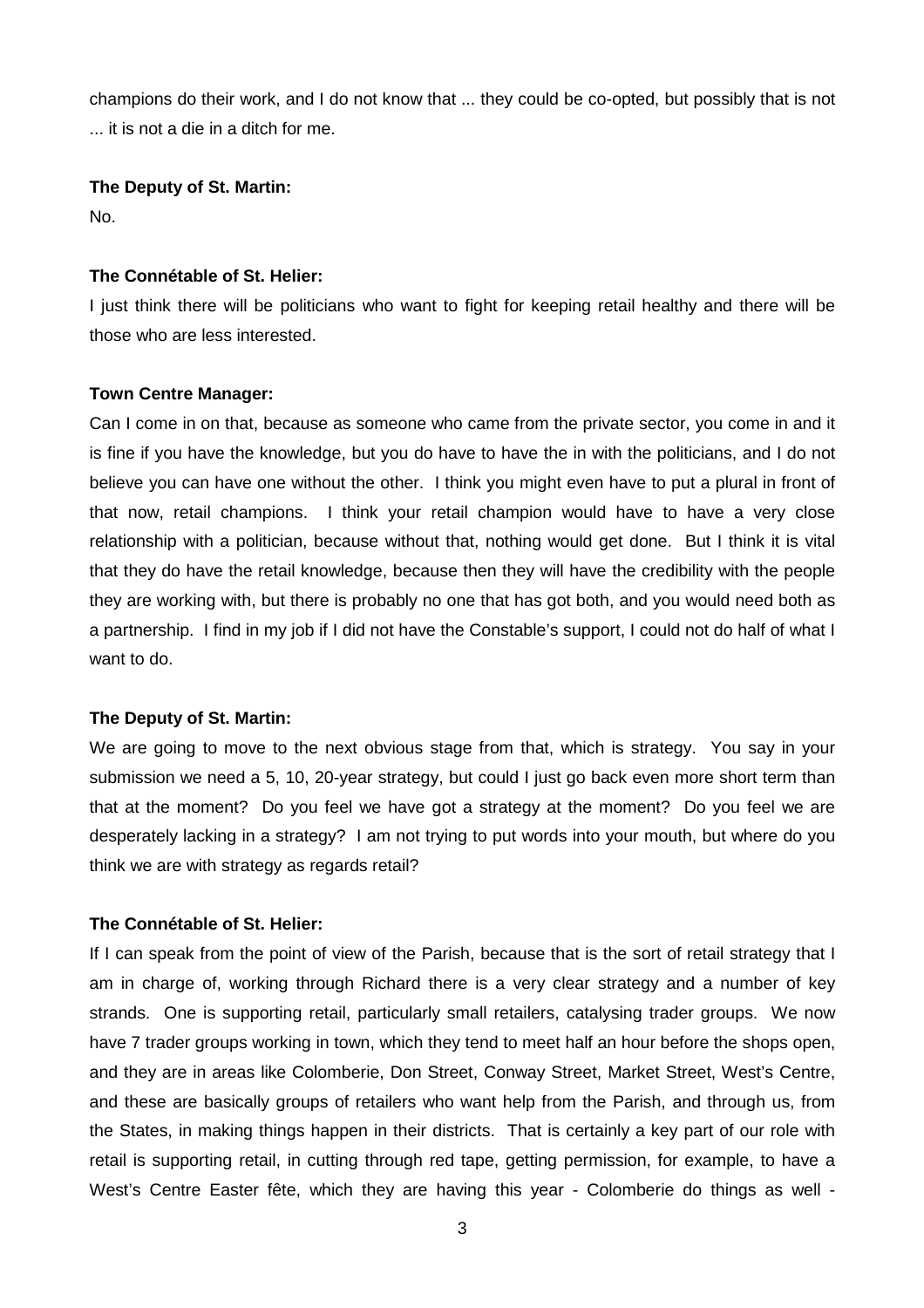branding initiatives, difficulties they have with traffic and parking we can then take forward to the States and to the Ministers. Other aspects I have mentioned already, that the Parish has consistently, certainly for the last 12.5 years, worked to support retail by campaigning for greater shopper parking. Richard has done a lot of work about trying to make parking easier, trying to make it cheaper, trying to incentivise people to come to town and so on. We are starting to see the fruits of that now. A year ago I went to meetings where people's eyes glazed over when we said we thought parking was important. In fact, senior politicians said they did not think that easier parking was that important to getting retail to work. A year on we have the Minister for Economic Development being prepared to commit funding to find ways of incentivising people to come in. For example, at 3.00 p.m. in the afternoon they can park for free, go shopping and then perhaps go to a restaurant. So these are the kind of strategic things we are doing in town to support retail.

## **The Connétable of St. Brelade:**

Apart from strategic things, in terms of the Parish itself, obviously cost to business is very important. Is there any way you have been looking at trying to assist business? I am thinking of something like through the rates system or anything like that to ease their costs. The other one I suppose is have you looked or have you considered any way to try to coerce empty shop owners to make their shops more available?

#### **The Connétable of St. Helier:**

Yes. Richard has worked to achieve the current situation, which you may be aware of. We have the lowest number of shop vacancies in 5 years, a fifth of the level of the U.K. (United Kingdom). I think it is 3 per cent, is it not?

## **Town Centre Manager:**

Yes, we have 3 per cent.

## **The Connétable of St. Helier:**

3 per cent empty shops. We work directly with landlords. If there is an empty shop doing nothing, Richard will go along to the landlord: "Can we put an artist in there? Can we put somebody in there who has got paintings to sell? Can we put a charity in there for 2 weeks?" and so pop-up shops have been happening quite a lot in St. Helier. So we do work on the empty shop ...

## **The Connétable of St. Brelade:**

Do you assist in terms of rates for them?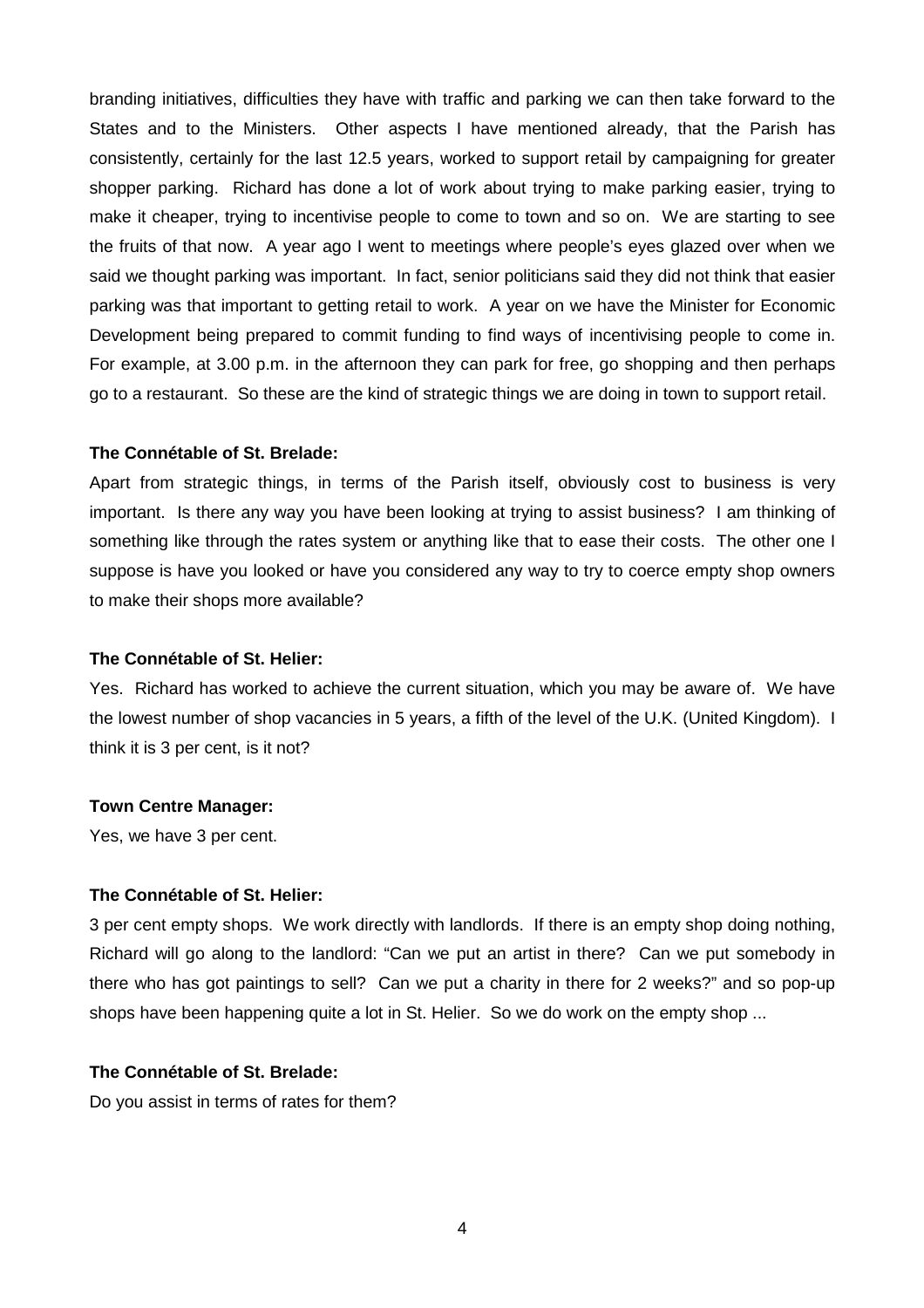Absolutely. The Parish will meet the rates... and that is one of the things we say to the landlord: "If you let us have this shop for a given use, we will cover the rates, we will keep the windows clean, we will pay the electricity and so on" and these are not big costs, and it means that that shop can be opened and can be doing something useful.

## **The Connétable of St. Brelade:**

So adding to the experience of shopping in town?

**The Connétable of St. Helier:** Absolutely.

## **The Connétable of St. Brelade:**

Is that the way you are looking at it?

**The Connétable of St. Helier:** Yes.

## **The Deputy of St. Martin:**

How would you feel about, going the other way, if the landlord was unco-operative? How would you feel, for example, about saying: "Well, if you refuse to do anything and you want to keep it boarded up, we are going to increase your rates"?

# **The Connétable of St. Helier:**

That would be difficult legally. Thinking outside the box, we did have a couple of landlords that were not willing to play ball, they were not willing to improve the look of their empty units, so we came up with the idea of putting things outside their shop windows, so in some cases we put planters, which we have kept attractive, other cases we had displays of town history and poetry, again using the shop front from the outside so that it does not provide that kind of visual blot on the landscape. But we do not have the legal power to reduce rates for businesses. What we have done recently is frozen the cost of alfresco, so people who pay to do things outside their shop have had that those rates frozen, certainly for the last year.

## **The Connétable of St. Brelade:**

A lot has been mentioned about the experience of shopping in town. What else do you think you can add to certainly the Parish or strategically you can add to town to bring shoppers in? For example, also on a Sunday, when obviously there is a big question mark over Sunday trading at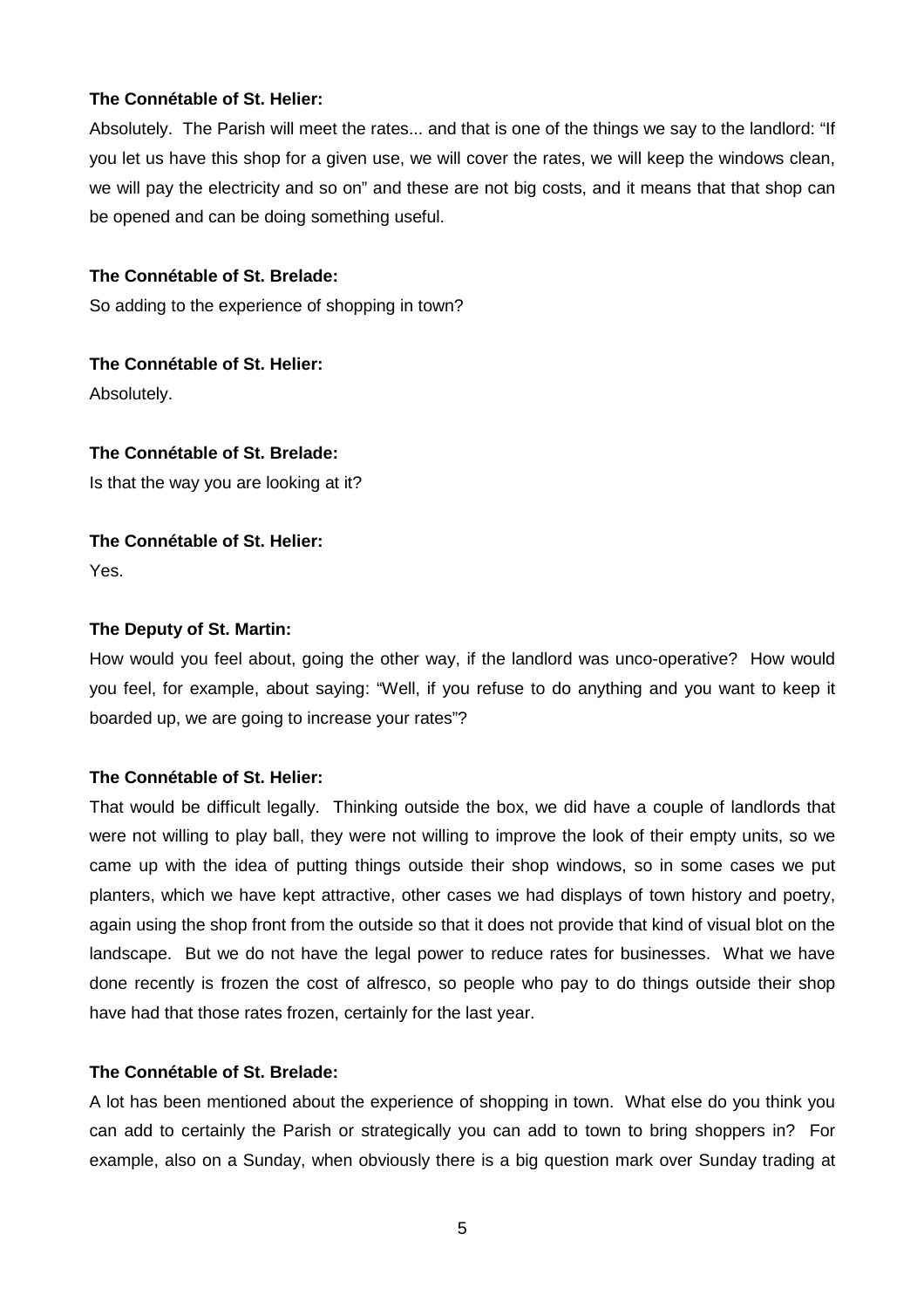the moment, what else do you think the Parish could add to that experience? Entertainment has been mentioned on a Sunday and things like that. Is that something you support?

# **The Connétable of St. Helier:**

Absolutely. Last year we had a very successful street party organised over Saturday and Sunday. In fact, that was Deputy Richard Rondel's brainchild. That was so successful that we are now looking at a regular Sunday market, April through to October, either in Broad Street, where the market was last year, or in Halkett Place along the market which is currently closed. Either of those streets we are currently consulting T.T.S. (Transport and Technical Services) about, and either of those streets would lend themselves to an open-air market. Then, interestingly, on the Sunday trading thing, it would do 2 things. It would provide the incentive for the French tourists in particular who come on a Sunday and find a disappointing retail offer. If you had a regular Sunday market that the French knew about, then that would certainly provide a big draw for them. Interestingly, one of the arguments we have been given against our Sunday market proposal is that if Sunday trading comes in, it will make it more difficult. For me, that is another reason to oppose greater Sunday trading, because I do not want to see the idea of a Sunday street market knocked on the head because people want to run Sunday as a normal working day.

# **The Connétable of St. Ouen:**

You raised the Sunday trading thing. How would you feel if it was agreed and this trial period went for 18 months of all shops being open, and at the end of it, it was decided that it did not work out? How do think the consumer would feel if they suddenly had that withdrawn? Do you think it would be easy to withdraw it?

# **The Connétable of St. Helier:**

I do not think it would be easy to go back. I think it is very unlikely if this happens that it will go back. I think possibly the impact will be less on the town centre. I mean, there will be an impact on the town centre in terms of parking, congestion, extra litter, the need for more money from the Parish to pay for all that, more policing probably as well, but there will also be an effect on the outlying areas of St. Helier, the top of Queen's Road, big residential areas surrounding B&Q supermarket. If that is open as a normal day, then the residents around there, residents in Vallee Des Vaux around Waitrose, they will not get a rest day, and I think that is why it will be opposed on those grounds as well.

# **The Connétable of St. Brelade:**

Have you had any feedback from smaller shops that they are concerned about the damage to their business by opening the larger stores in town and B&Q?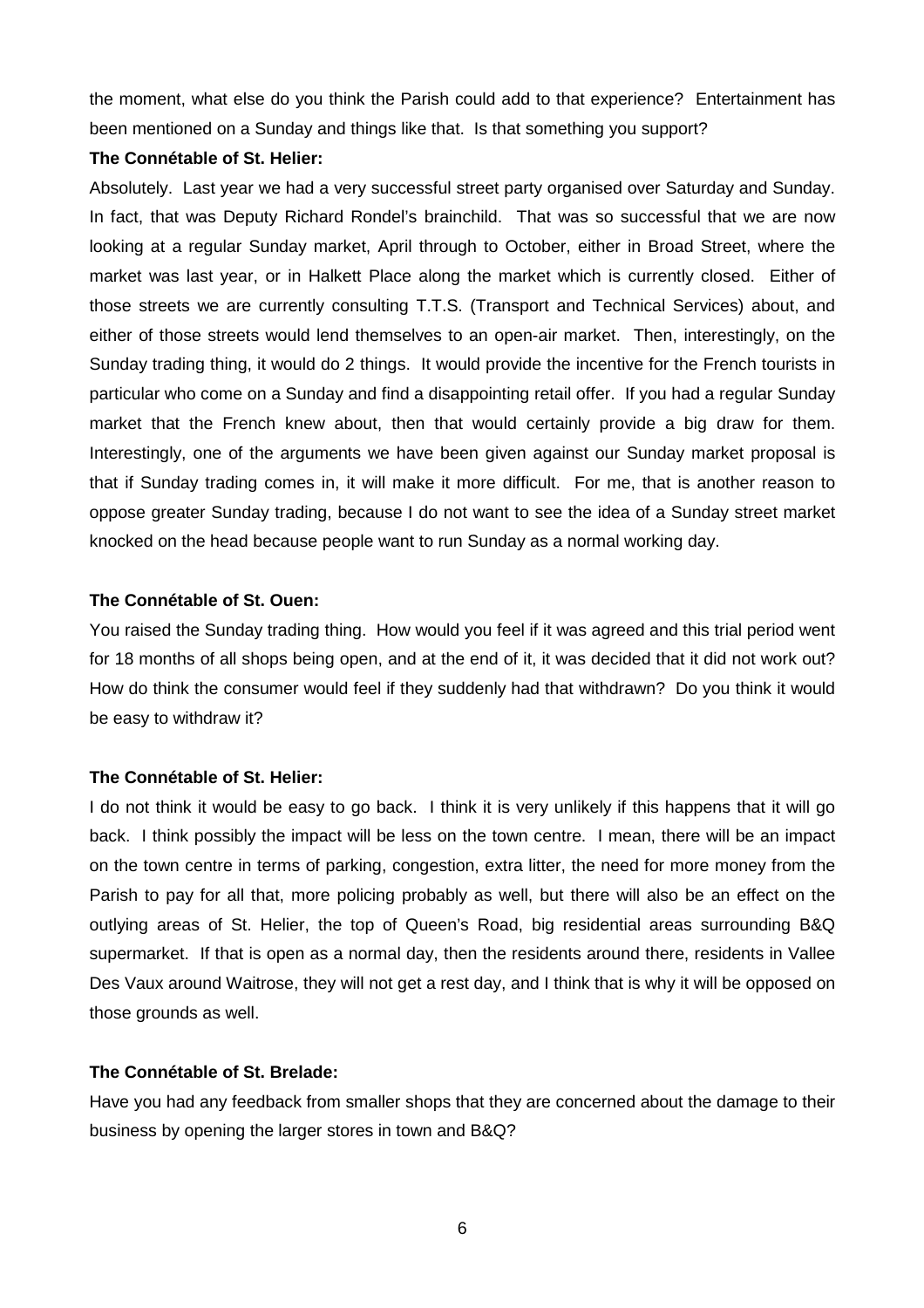Can I ask Richard? Richard has been sort of fronting this.

## **Town Centre Manager:**

Yes. At the moment, obviously there are only 10 stores in St. Helier town centre that cannot open and we have seen what the response is at this moment in time is that we have had very few shops open, so the response is immediately. The release of this restriction will obviously allow certain large stores to open and I estimate that initially about 5 stores will open probably, and this may almost force some of the smaller stores to open to protect their market share. I would say that I think initially in St. Helier the effect would be just for King and Queen Street and then that would be reviewed, and so I think we are yet to see what the total effect would be, but I would agree that you cannot go back. Once you have opened it, you have opened it. The experience in Liberty Wharf, who have been able to open on Sundays for a long time, is that it has been very strong in the summer, but probably not quite as strong in the winter, and I think a rainy February really does not encourage you to go out and do your shopping. I think one has to be aware of the restrictions on this.

## **The Connétable of St. Helier:**

Could I come in on Liberty Wharf? It is just a small point, but it is quite an important one. Liberty Wharf is hamstrung on a Sunday because the store at the end cannot open, because it is too big, and when Liberty Wharf was designed, it was supposed to be a walk-through. Particularly again going back to the French tourists coming off the boat, they are supposed to be able to come off the boat and walk through the supermarket end of Liberty Wharf and they cannot do it on a Sunday. So I think there is a good case for allowing that particular unit to open, because without it, the French experience - which is something I am very keen on promoting - is going to be frustrated.

## **The Deputy of St. Martin:**

Do you think there is a case for redesigning that shop at the west end of Liberty Wharf, because it does not feel like a walk-through ...

[9:15]

## **The Connétable of St. Helier:**

No, it should never have ...

## **The Deputy of St. Martin:**

... because you have to start walking through a shop.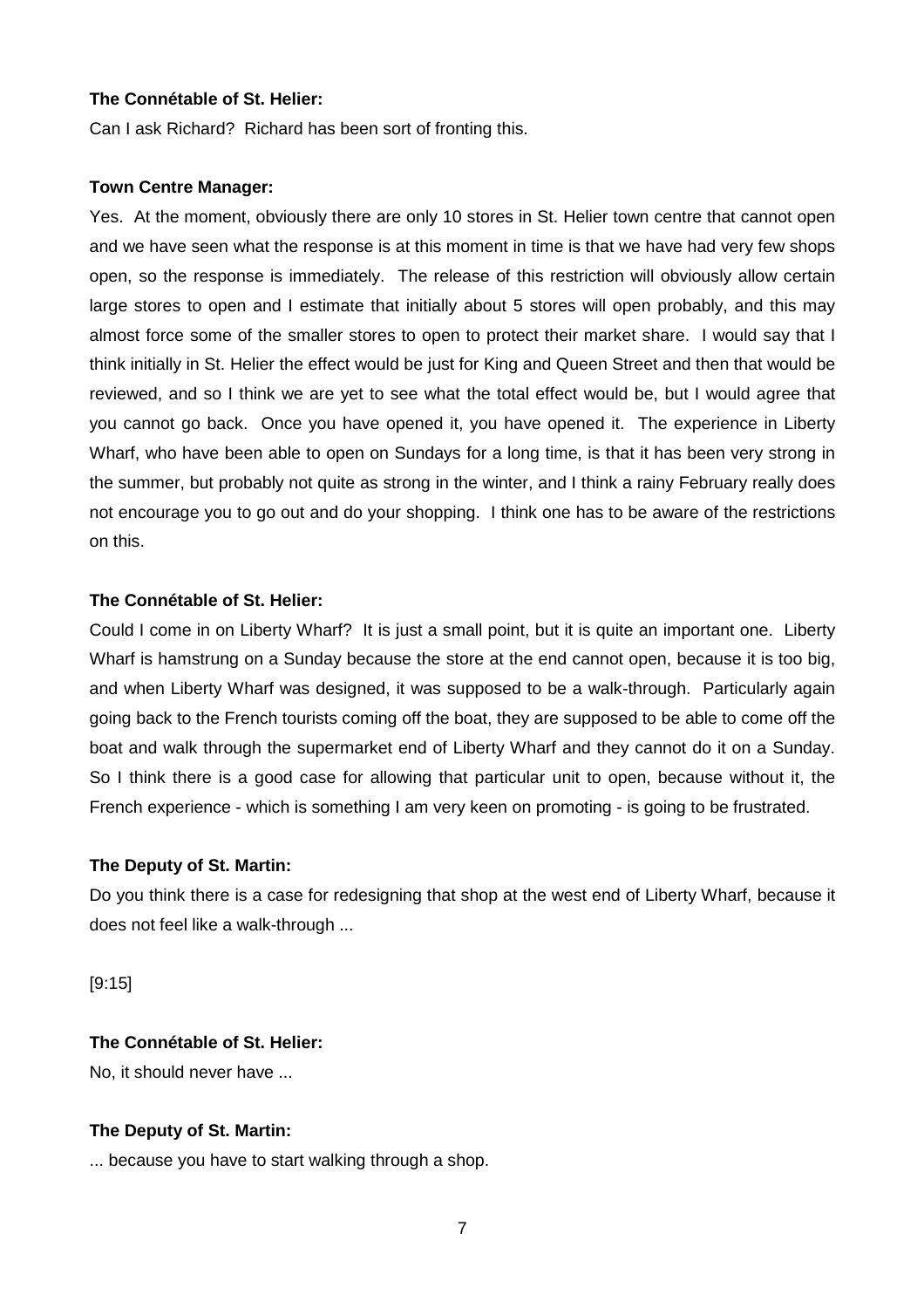Absolutely. You have got to go past beds and furniture. It should never have been done like that, and the original scheme - because I was on Planning when it was fought over - and the whole purpose of Liberty Wharf was to promote pedestrian accessibility to the harbours through a shopping mall and that really has not been. I think either we need to open the shop or we need to have it redesigned, yes.

## **The Deputy of St. Martin:**

Because in practical terms, there is no real reason why that M&S at the end of there could not be split in half with a glass wall either side of a walkway ...

## **The Connétable of St. Helier:**

Yes, that would be ...

## **The Deputy of St. Martin:**

... and the 2 shops continue to operate in the way they do at the moment.

## **The Connétable of St. Helier:**

Yes. I do not know how feasible that is with contracts and so on, but that is certainly something I would support.

#### **Town Centre Manager:**

Can I just come back on something? Sorry to interrupt, but I think we do have to review our trading hours, because at the moment, we have got to realise that there is a 30 per cent increase in internet sales year on year, and that will not go away. What we have got to be, as a retail sector, is more convenient for our customer, and I think that is the concept number one on Sunday, is to try and get away from the internet shrinkage. However, we should also maybe be looking at other shopping opportunities. If you go to certain places like Zurich, all their shops do not open until 10.00 a.m. but they close at 8.00 p.m., which allows the people that have finished working to go and do their shopping. If we continue with our current trading patterns, we are forcing people who work on to the internet, because their shopping opportunity is reduced, and I think we have got to be very aware of that. Retail has shifted over the years and it will never stay the same and it will keep moving. We have got to be aware of how we compete with our competition. At the moment, the number one competitor - and I think if you spoke to any retailer is the internet, so we have got to be sensible about that.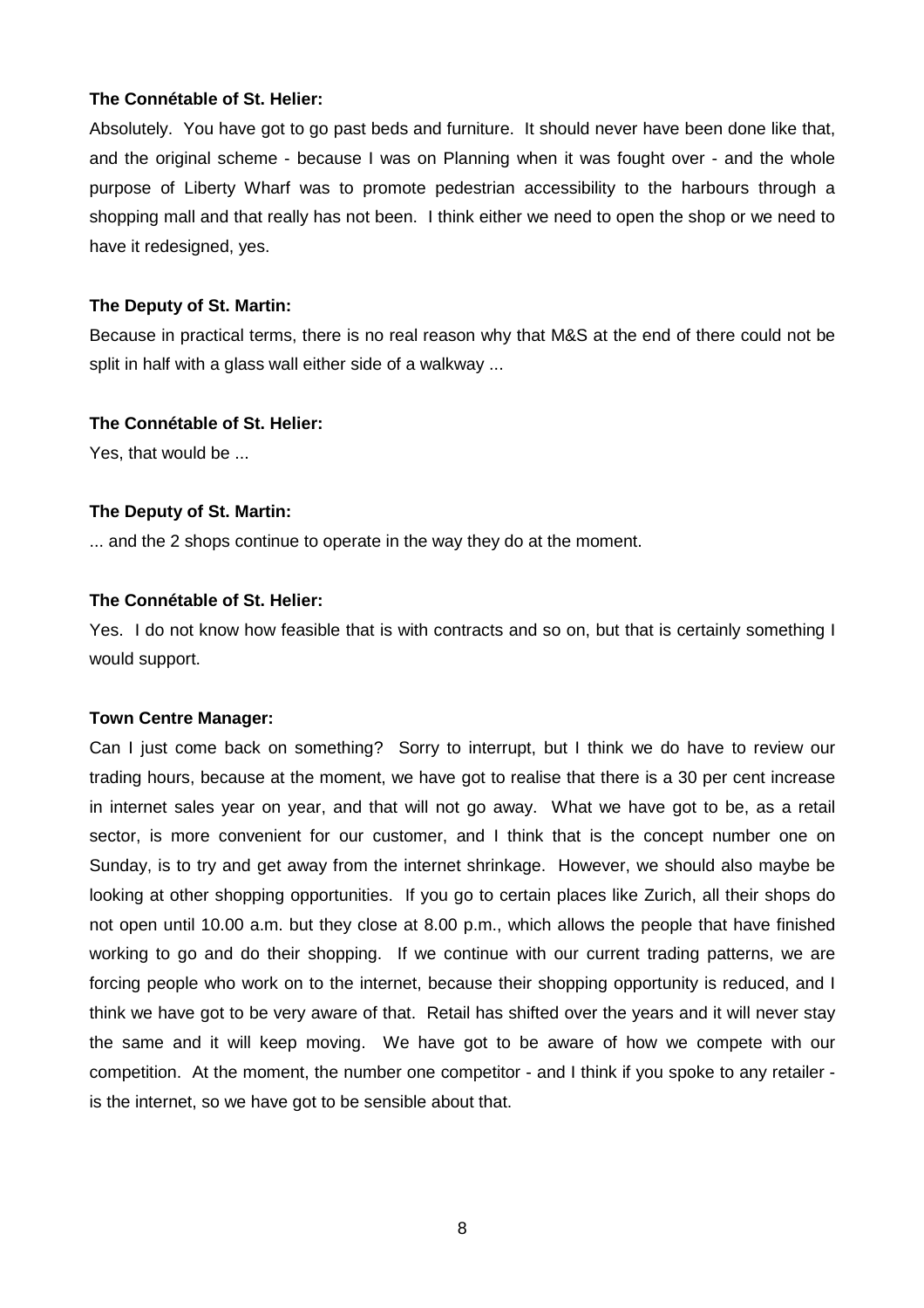## **The Deputy of St. Martin:**

Given that the only legal restriction we have at the moment is large shops on a Sunday, there is no compulsion for small, normal-sized shops in St. Helier to open or close at any particular time. How do we take the shift from 8.00 a.m. until 5.00 p.m. or 9.00 a.m. until 5.00 p.m. or what have you and move it later so we open later and stay open later?

## **Town Centre Manager:**

The big leader of this will always be the larger units. I am currently having meetings with them and asking them to reconsider their hours. We had a meeting last week, and we have got a meeting in 2 weeks' time again, where they are going to come back to discuss this and see if their opening hours are appropriate to their customer base. When we think that the large proportion of the working people on the Island work in St. Helier and they are walking probably down King Street or up King Street to get to their mode of transport - and this would be about 5.30 p.m. - and what they are greeted by is people closing doors, it is not probably a realistic thing. I think we have to adapt it, because now it is so convenient to shop on an alternative method. We have never had anything like the internet, you can do it ... they talk about dual-screening now. Dual screening is when someone sits in front of the television and also does their shopping at the same time, and there is all these sort of things that are going on. I think, as retailers, we have got to then make sure that we are aware of this and we are there for our customers, and it is following our customers' wishes.

## **The Connétable of St. Helier:**

Can I also add to that - and it picks up on a point Steve asked earlier about promoting town as a place to shop - the thing you cannot do on the internet is meet friends, listen to live music and have a meal. The things you can do in town, particularly in the good weather, is you can socialise, you can go to one of our many pubs or cafes, you can sit in a restaurant and have a nice meal, you can listen to street theatre, you can watch street theatre or listen to music. It is those kind of activities, particularly in the early evening, that need to be promoted.

## **The Connétable of St. Brelade:**

In terms of communication with shops - I will not pick on any one shop in particular - do you think they really put across how competitive they can be with the internet, because there are shops that can compete and also offer that service, that good back-up service obviously that is part of the shopping experience?

#### **The Connétable of St. Helier:**

That is something that the retail seminar we had was looking at customer service in particular, because there are very good examples of customer service we can think of, and there are appalling ones. Again, what you cannot do on the internet, I bought some aftershave recently. I went into a big store and this really charming person took me around, explained all the different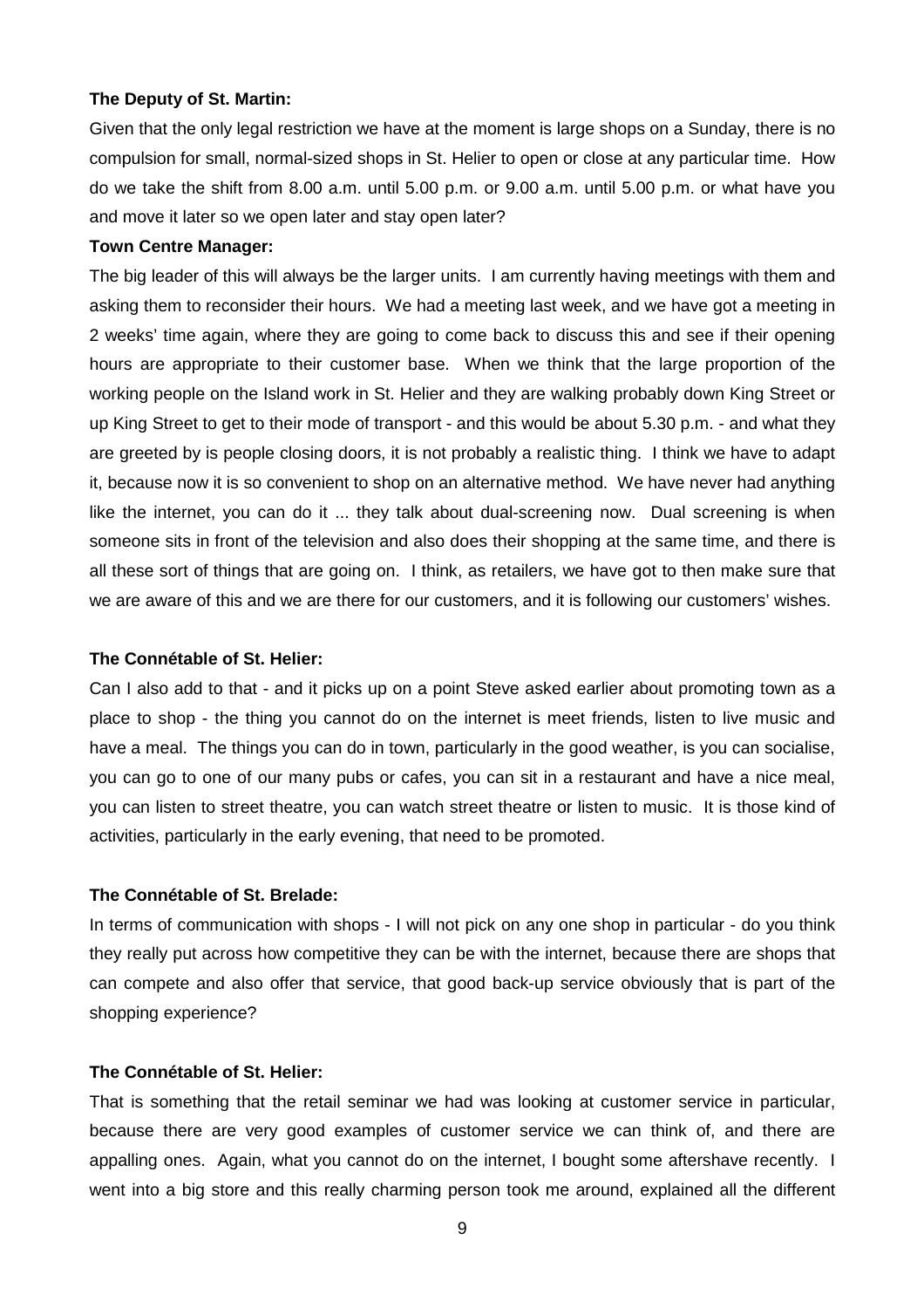things and ended up selling me aftershave which I could have bought much more cheaply up at the airport, but it is that kind of customer service, again the ability to take stuff back, electronic stuff back and get it fixed. Those are the strengths of going shopping.

## **The Connétable of St. Brelade:**

But we do not sell that and communicate enough of that.

# **The Connétable of St. Helier:**

Which we need to communicate more, I agree.

## **Town Centre Manager:**

Which is part of what we are doing with E.D.D. We are looking at 2 sort of things. Number one is to make a far greater awareness on social media, and social media is a very inexpensive way of getting yourself on to the internet, because now retailing is not a mutual thing. You cannot just do it on the high street, you have got to interact with social media. You have all heard - and I have put on there - John Lewis talk about clicks and bricks, and that is a very common thing. You cannot just trade out of your brick centre, you have got to interact. By interacting with Facebook and Twitter, which are things probably some of us do not use very often, but the younger generation are almost addicted to it, you can then participate there. We are also looking at something that I am very keen on, which is a virtual high street, because if you go on there, it is very easy to click on one provider - and we will talk about Amazon, if you like - and you click on Amazon and it is there, but if you wanted to find out what was on St. Helier, you would probably have to go through all sorts of hoops to go and Google it up. If we could actually provide a virtual high street and you could click on the door of a departmental store - I will not give a name - that took you straight into that website, that would allow you to do the comparative shopping. I think you make a very valid point. The internet is not always the cheapest option, but we are not telling our customers where the best place to go is, and you have got to have that ability to communicate with them electronically as well. It is quite interesting, if you look at the latest opening we have got in West's Centre, it is someone who started on the internet is now investing in a shop front. So we have got a furniture shop that, as they say, started, MyPad, and is now opening in West's Centre so that they have got both their representations, which is a bit of a reverse thing to the normal trend, but it does show the importance of combining both of those medias for selling your goods.

## **The Connétable of St. Brelade:**

I know you sounded very complimentary about E.D.D. at the start, but do you think that getting this co-ordinated has taken an awfully long time and they have been a little bit slow to react? This downturn, the decline in retail has been happening over a 5, 6-year period. It has not happened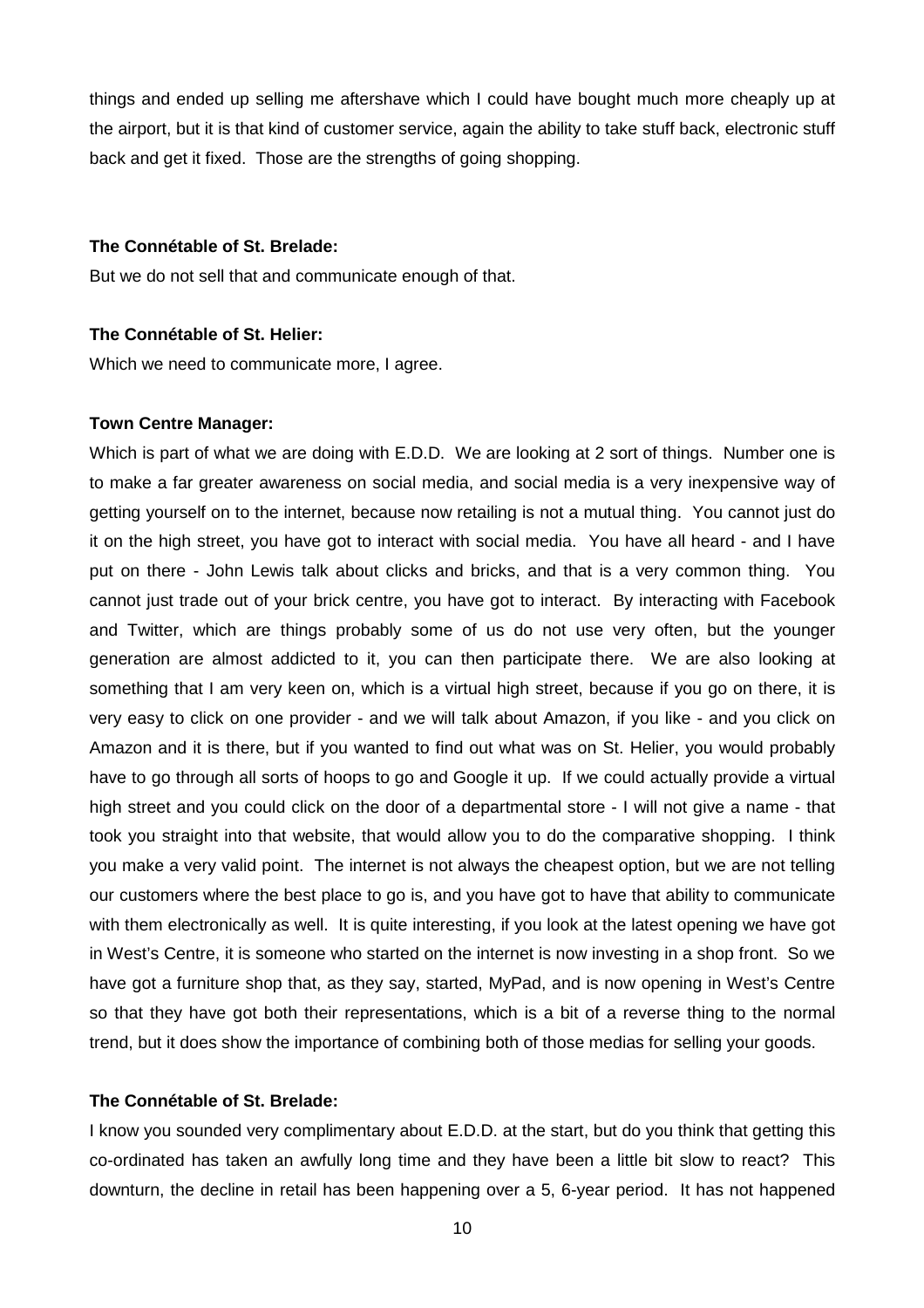overnight and it is only really in the last year, 18 months. I know both of you have worked hard over a longer period than that, but in terms of E.D.D., do you think they have responded quick enough?

## **The Connétable of St. Helier:**

My view is that it is not so much E.D.D., it is the States. One of the big problems we have as a Parish - and you will know this as Constables, except the Chairman - is that we have the responsibility without the power. People come to me and say: "Why can you not do such and such?" and I say: "Because it is not a Parish road." I cannot influence the parking, I cannot influence the traffic flow. Licensing: we have to go cap in hand to various licensing authorities, masses of red tape involved in licensing events, entertainment. What we are currently looking to do, we are in discussion with the Bailiff's panel just to see if we can get delegated authority as a Parish so that we can make decisions about what events happen without having to go through this extraordinarily long and expensive process of getting a Bailiff's permit to do things. After all, I am the accountable person and I can be removed from office, the Bailiff cannot, and it seems to me that it is a far more accountable process. It will be a much cheaper and quicker process for the retailers if they can come to the Parish, or possibly their trader group will simply have the delegated power from me, and they can just get on with it and they can have events happening every weekend, early evening and so on.

## **The Deputy of St. Martin:**

I was going to come on to red tape, but we have conveniently got there. We have some retailers that have come to us, and it will come as no surprise to you that they cite red tape as an obstacle to doing all sorts of things that they would like to do. In some cases people want to extend their retail offering on to the pavement or what have you, and they cite red tape. They do not specify whether it is parochial, whether it is Government.

## **The Connétable of St. Helier:**

That would be parochial. Yes, that would be Parish.

**The Deputy of St. Martin:** That would be parochial?

## **The Connétable of St. Helier:**

Yes. There has to be some.

#### **The Deputy of St. Martin:**

Is there a justification for the amount of money you ask for red tape procedures on pavements?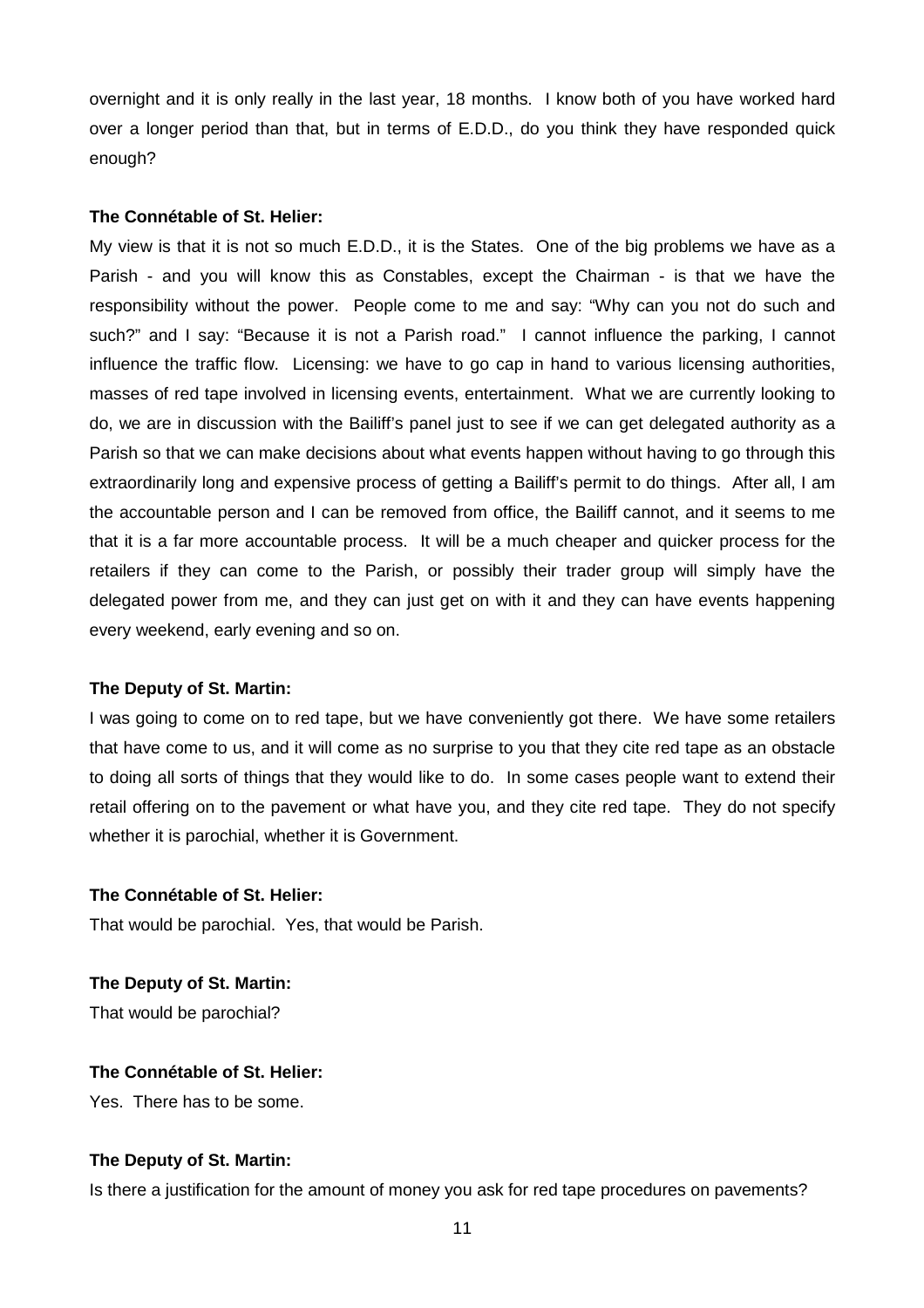Yes, there has to be some. I am currently dealing with a very disgruntled shop owner who is angry at having to pay a couple of hundred quid a year for taking an area of the pavement to themselves. There are a couple of principles here. One is that a lot of the restaurants, hospitality industry in St. Helier pay to have alfresco areas which are licensed, and that enables us to maintain good order. There are expenses involved for the Parish and clearly we have to operate fairly, so the person, the small shop who is complaining about a couple of hundred quid is paying proportionately what the ...

## **The Deputy of St. Martin:**

But it is consistent ...

#### **The Connétable of St. Helier:**

Absolutely, yes.

## **The Deputy of St. Martin:**

How does it work? Is it square metres, square foot or ...

## **The Connétable of St. Helier:**

Yes, it worked out quite precisely. Sometimes I do have to step in and ease the process because it can be applied a little bit too rigidly, but another example is putting out A boards. When I took office, people were not allowed to put boards outside their shops, and I said: "That is silly, you need to be able to put out an A board, but let us find a way of licensing it so that if someone falls over it and breaks a leg, the Parish is not liable." We have got that. There is an insurance cover in place. People pay £50 a year, I think it is, to put out an A board, everybody is happy. That is the kind of red tape that you have to have to protect the Parish and in some cases to protect the public.

## **Town Centre Manager:**

Can I move on from there, from the red tape? I was with the New Street traders last night and they had concerns about the road and the pavement and so on. There were 3 Parish officers there, yet it was a T.T.S. road, so as a consequence a lot of what they wanted to do, which we could have probably sorted out straight away, we had to consult with the T.T.S. officer - the T.T.S. officer unfortunately had to go A. and E. (Accident and Emergency) - and so we are constantly battling. I think if we have a look at the initiative that was taken 5 years ago, when cleaning was condensed, in the old days the T.T.S. cleaned the T.T.S. roads, as you know, and the Parish cleaned the Parish roads, which resulted in the cleaner picking up his brush when he got to a T.T.S. road, walking across and so on. We have stopped that and the Parish has control for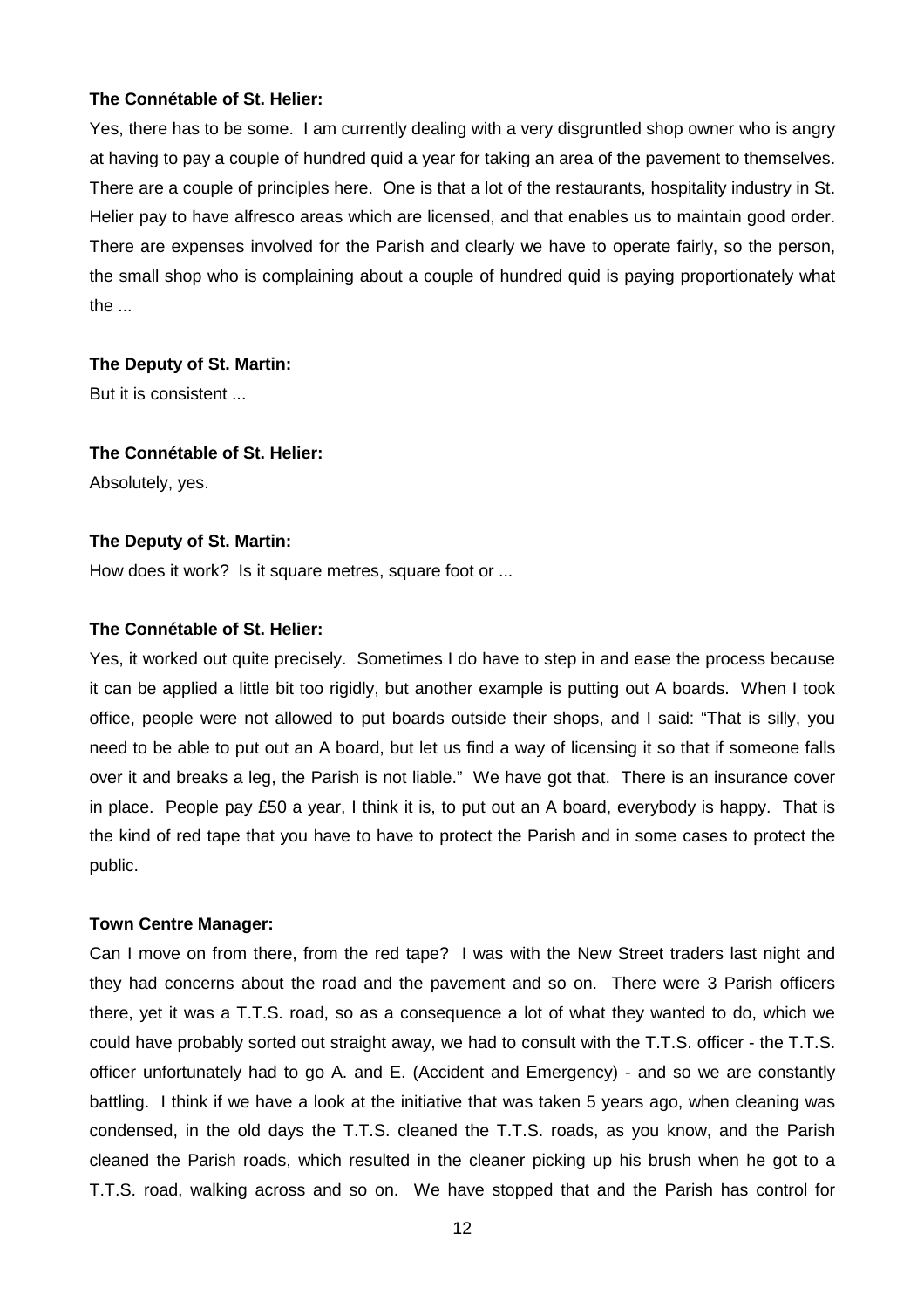everything within the inner ring road, and I think if we were to start to be more sensible with regard to delegating responsibilities and so on, it would reduce an awful lot of red tape. They wanted to do a street party. By the time we got through that, you could see their eyes were glazing over and they were thinking: "Why did we even think about this?"

## **The Connétable of St. Brelade:**

But that is sort of again to Simon's point about a more devolved local governance, bringing it back to the Parishes rather than allowing it to stay with the central Government.

## **The Deputy of St. Martin:**

Let us move to pedestrianisation there, because it neatly follows after. Do you see a case for extending the pedestrian zone in St. Helier?

## **The Connétable of St. Helier:**

I tend to call it pedestrian priority, because pedestrianisation is a kind of red rag to a bull for a lot of retailers, even people who trade in King Street, some of them hark back to the days when you could drive up and down and collect your stuff, which I find quite incredible, but there are those who would like to put the clock back. Successive Island Plans have identified a cordon zone in St. Helier which would, between the hours of say 10.00 a.m. and 5.00 p.m., 6.00 p.m. be pedestrianised, and then would be open to traffic. That has never been implemented, because successive Ministers for Transport and Technical Services - and I probably include myself years ago as the President of Public Services - have not been able to get that through because of the opposition not just from retailers, but from the Central Market as well. But there is no doubt that every single particularly historic town and historic tourist town in Europe that has increased pedestrianisation has seen increased activity in terms of retail, no question about it at all. If you take an area like Halkett Place, where we have a number of restaurants, Halkett Place has had quite a high level of empty shops, it has been one of the most difficult streets to animate. We have a Halkett Place traders' group and half of those traders are insistent they will not lose one parking space, which of course can presumably accommodate about 6 people in the course of the day, so you are going to get 6 people into that space, and the other half of the traders want to see that parking space turned into an alfresco dining area, which presumably will bring in tens, if not hundreds, of people into that same area, so in terms of democratising road space, there is a very good argument for getting the parking into the car parks and using the streets for entertainment, for dining out and so on.

## **The Deputy of St. Martin:**

Which needs to come first, the car parks ...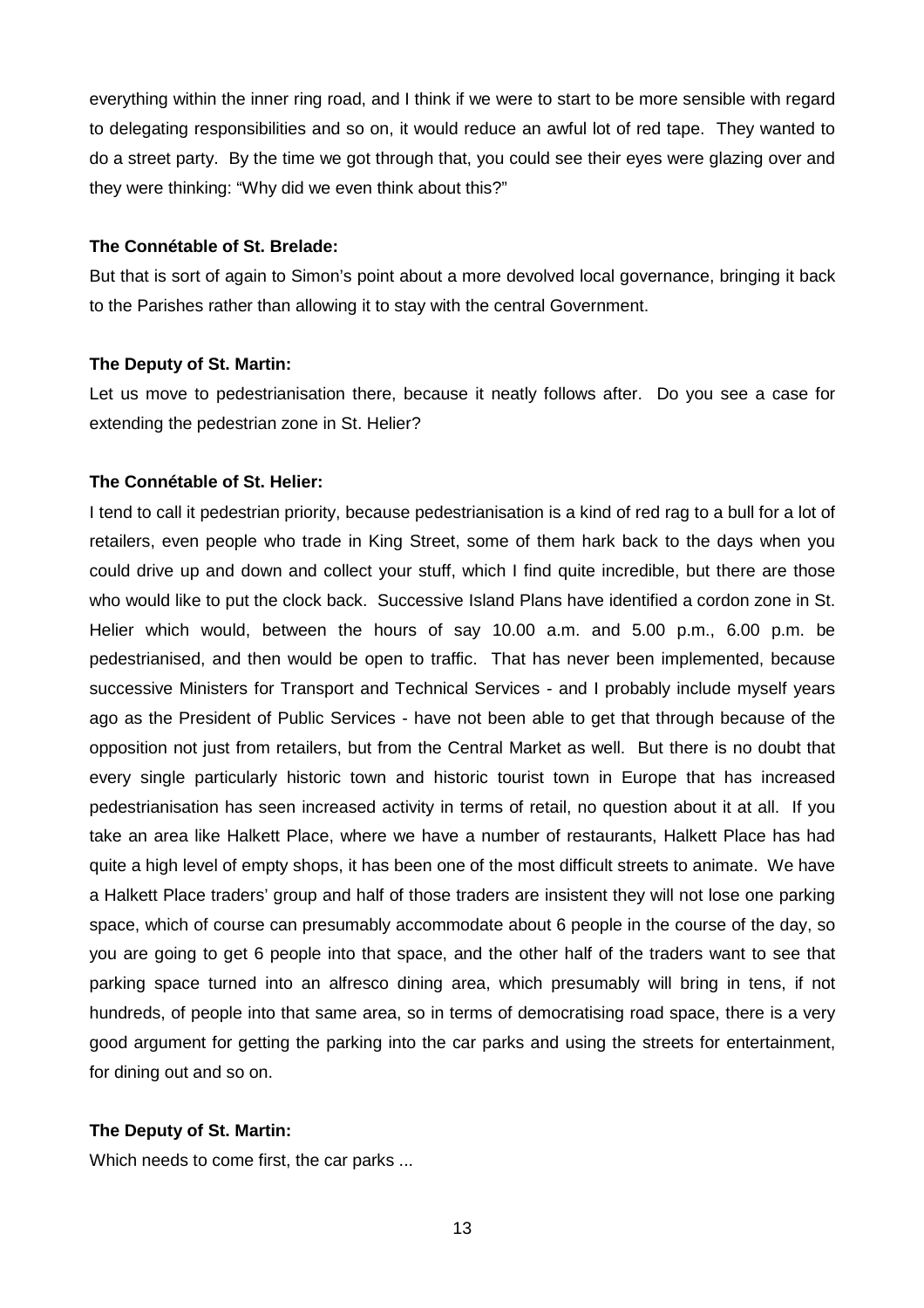The car parks, clearly, yes.

# **The Deputy of St. Martin:**

The car parks have got to come first?

# **The Connétable of St. Helier:**

Yes, and we have gone the other way; we have taken away car parking, so the prospect of increased pedestrian priority, until we provide the car parking, is going to be very, very, difficult to sell.

# **The Deputy of St. Martin:**

What is your answer to the Minister for Transport and Technical Services when we suggest to him that we need more car parks and he says ...

# **The Connétable of St. Helier:**

The space.

# **The Deputy of St. Martin:**

Not only is there space, but the strategic transport policy says that I must get people on to public transport and out of cars, and by providing extra car parking space, I am encouraging people to drive into town, which is not what my strategy says.

# **The Connétable of St. Helier:**

Yes, and certainly I have got a reputation - I have always had it - for being anti-car, although I have 3 cars and a motorbike and I do drive quite a lot. I enjoy the convenience of the motorcar and when you have got a boat to get to and you have got kids to chauffeur around, there is not an alternative. I think the aspiration is very good and it is certainly right to get more people cycling, because every cyclist is a space freed up in a car park, so one should ...

# **The Deputy of St. Martin:**

What should take priority, stimulating, maintaining and trying to expand the retail offering in St. Helier or the Sustainable Transport Policy, because it would appear that the 2 are not hand in hand? There is not joined-up government.

# **The Connétable of St. Helier:**

I think what T.T.S. forgets sometimes is that we have successfully amended the Island Plan and the transport policy, because when they first appeared, those last 2 documents, they were very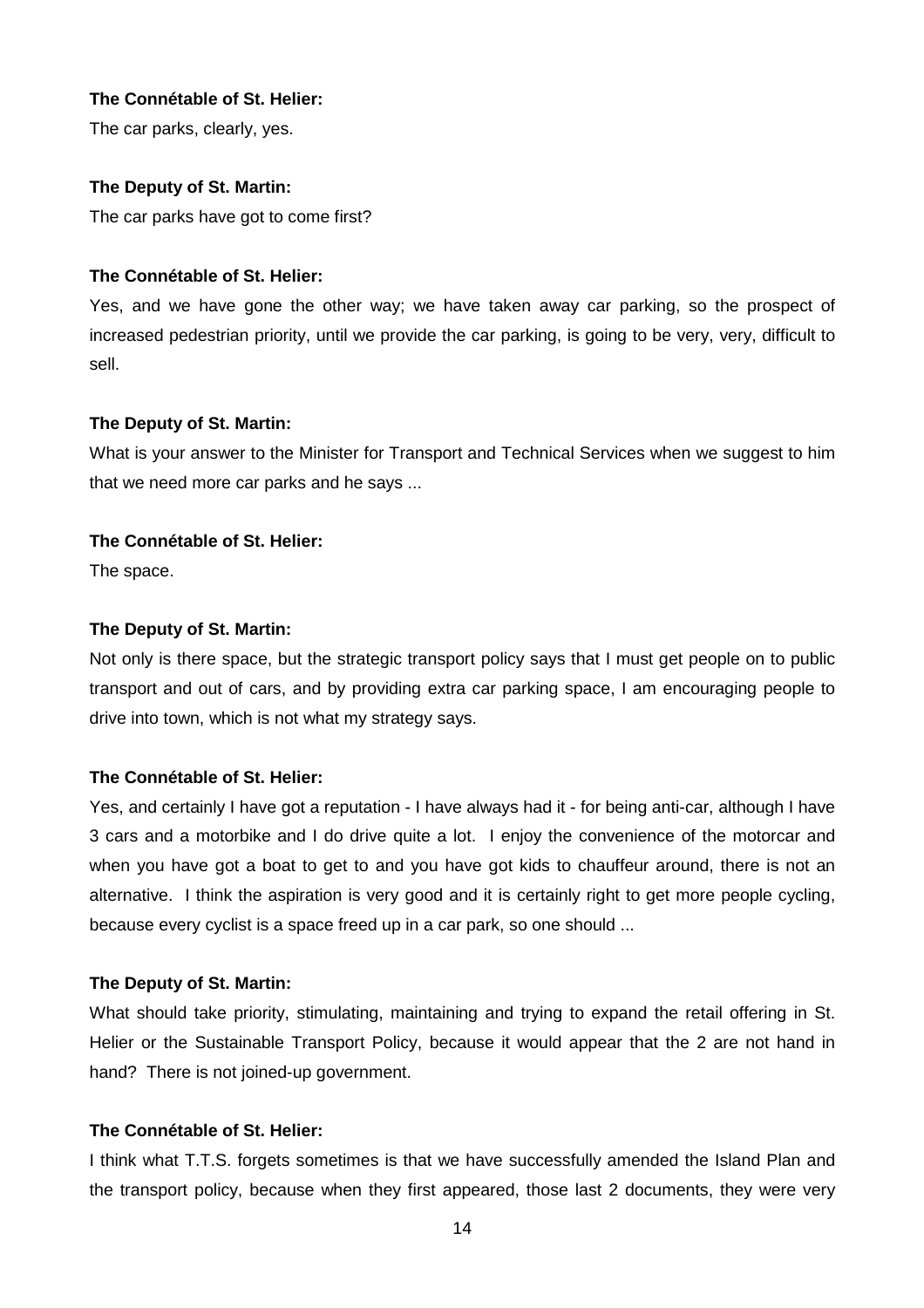anti-car. I placed about 20 amendments to the Island Plan, most of which were about increasing shopper car parking and not penalising people who need to use their cars to go to town. But what we are finding is the new developments the States are planning, for example, the Summerland Rouge Bouillon developments, they keep bringing down the number. The town park extension as well, that is another, the Jersey Gas site ...

[9:30]

# **The Deputy of St. Martin:** Yes, Jersey Gas.

## **The Connétable of St. Helier:**

These sites really need to have shopper parking provided in them, as well as parking for visitors.

## **The Deputy of St. Martin:**

Shopper parking as well as parking for residents?

## **The Connétable of St. Helier:**

Absolutely.

## **Town Centre Manager:**

May I come back to you on the comment that was made by the Minister for Transport and Technical Services? He is correct in one thing, there is adequate parking, but only in certain areas, and his own officers have done audits which show that the north of town is very poor on its parking, so the area around the market section is only served by Minden Place. Minden Place is not suitable for purpose. It has got the narrowest parking spots that you have probably got. It is very poor indeed and there is never any availability there. The second point I would make to you is that a few years ago we were able to tell our shoppers as they were coming into St. Helier where parking spaces were available. Those signs are no longer. They were taken down and not replaced, so that when you see people saying: "Oh, there is no parking in St. Helier" it is because they are not aware of where the parking should be. If you pass a sign that says: "Spaces in Pier Road" after 5 times you have passed it, you tend to think: "Yes, there is parking" and yet we are not, firstly, talking about the parking we have, and second, we should be reviewing the paucity in parking in certain areas. As I say, the Minden Place area is definitely needing it. As I say, it is one of the few areas on a Saturday. I think when they did their last survey, there were 2 spaces available. You compare that to the Esplanade, where there was probably 150. You can see where the problem is, so basically we have got ...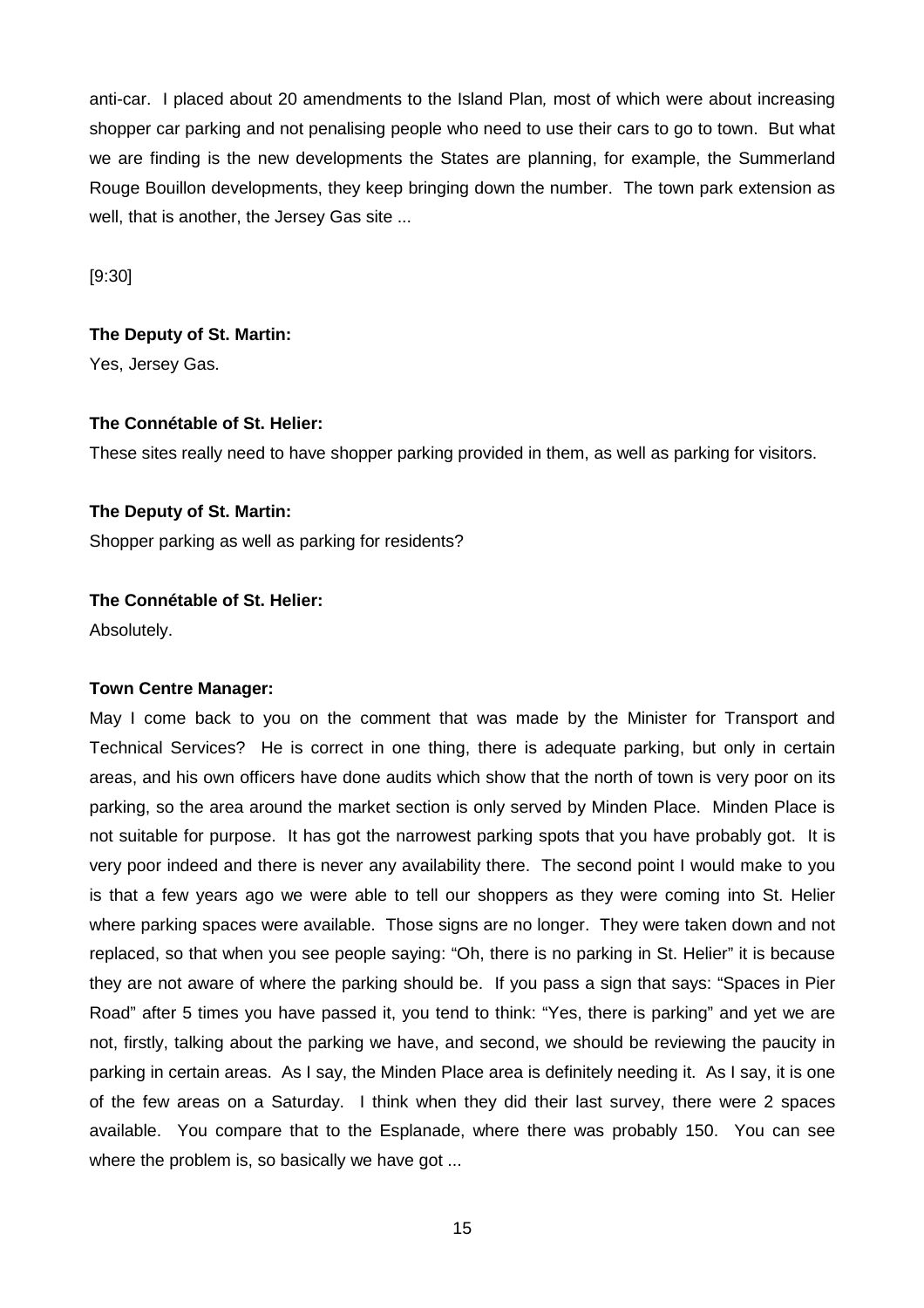## **The Deputy of St. Martin:**

Is parking availability the number one priority when you start to address the whole issue of retail? Is that the one that comes at the top of the list?

## **The Connétable of St. Helier:**

I think for me there is a slogan that was used about a town in America, which described it as a parking-friendly town, and I thought that is the kind of thing you need to get over to people who live outside town who want to drive in to town at the weekend, is they have got to feel that it is going to be easy. It is not just about the parking, it is also about the congestion. The Minister for Transport and Technical Services will probably say: "If you have more parking, then the congestion will be worse." So it has to go hand in hand with making sure that bus travel into town is attractive and that is not helped by putting up the prices of the buses. I used the bus the other day and I have discovered that the new cards they have brought in, which you would expect in Jersey, instead of being a simple solution, you still have to wait to get a bus ticket when you get on the bus, which is nonsense, because the whole Oyster card policy or procedure is you go in and you just swipe your card. Similarly in Sand Street car park, instead of bringing in a simple pay on foot system, we bring in a system which you need several O levels to understand. What I am saying is ...

## **The Deputy of St. Martin:**

I was going to say, a member of my family complained the other day if you spend 20 minutes trying to find a parking space in Sand Street, you are paying while you are trying to find it, because the computer is ... but I am not going to go there.

# **The Connétable of St. Helier:**

I think it is not just about parking being easy and affordable, it is about getting people into town, whatever the mode of transport, so cycling is incredibly difficult in town. If you are a cyclist that is determined to obey the law, it is very difficult to cycle around St. Helier. You are better off walking, quite honestly.

## **The Deputy of St. Martin:**

Very technically put.

## **The Connétable of St. Brelade:**

We have moved all over town and mentioned different areas north of town, Rouge Bouillon, all those areas, and Halkett Place where there is an isolated ... one of your big gripes, I think, has been that there is no masterplan set out here. Do you think there needs to be - and it could be part of a retail champion's remit - a masterplan to pick up issues over retail planning, where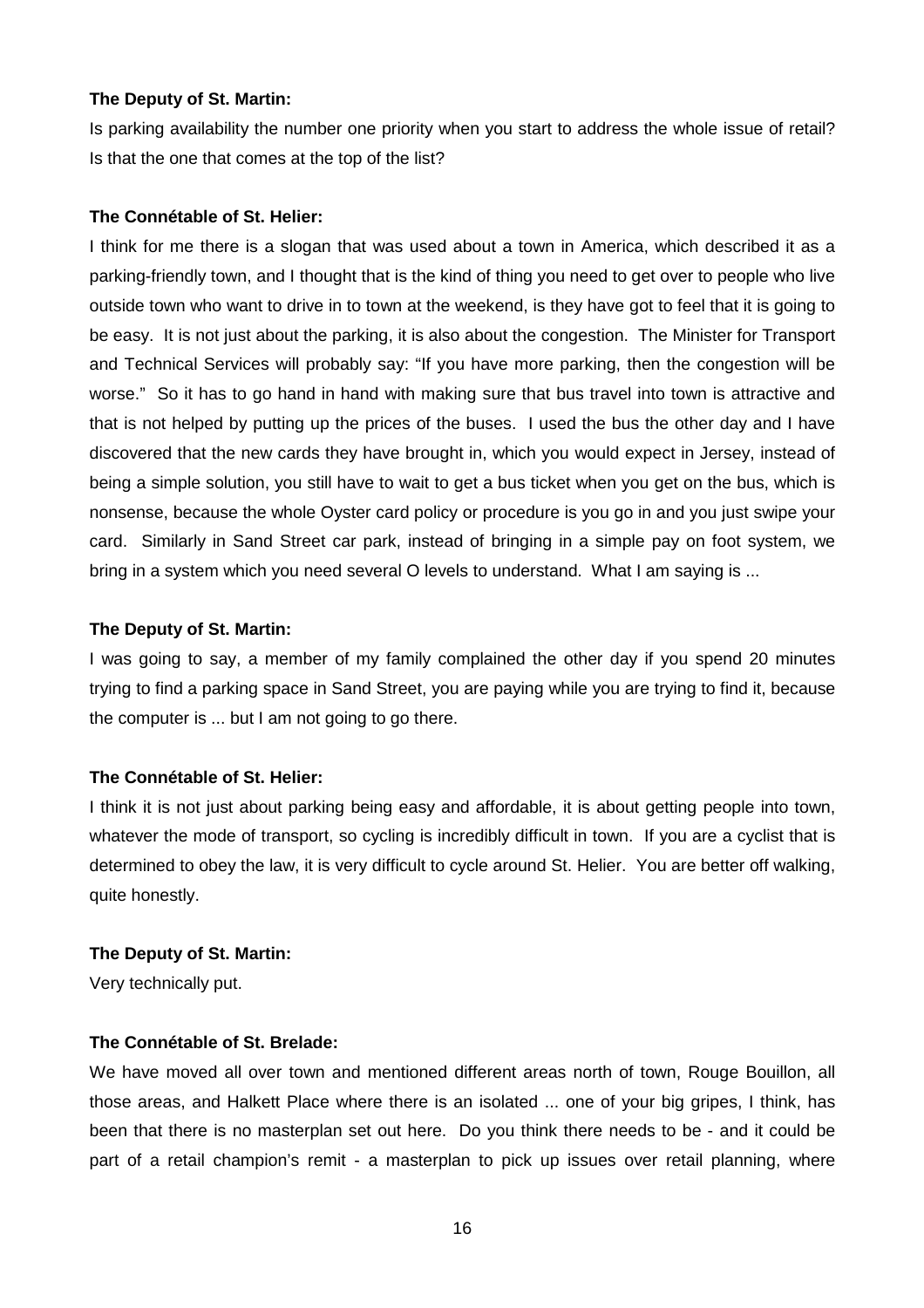residential areas should be, should we be contracting areas of retail into certain ... and moving into residential areas? Do you think there needs to be an overall masterplan for town?

# **The Connétable of St. Helier:**

Yes and no. I do not agree that there is not a masterplan, for one thing. The Island Plan is a pretty good masterplan for town. It is very specific in what should be going on in town, and years ago we spent hundreds of thousands of pounds of Willie Millers' Urban Character Appraisal, which is sitting on various dusty shelves being ignored. It is a superb piece of work. We did the North of Town Masterplan. That was £250,000. It has not been implemented because there were problems with the Odeon, and so that has been left to be a wasteland up there, which is a crucial mistake, losing that development, which would have provided a lot of parking up the north of town. So there are lot of strategic documents that have been put together at great expense. Certainly the retail champion should get those off the shelf and should look at them, but I would not support the States or anybody spending another £250,000 on another masterplan, because I think most of the work has been done.

# **The Connétable of St. Brelade:**

It exists, it just needs to be brought in?

# **The Connétable of St. Helier:**

Yes, it needs to be brought off the shelf and implemented.

# **The Connétable of St. Ouen:**

Do you think Planning would cause too many issues?

# **The Connétable of St. Helier:**

In many ways, Planning is the friend of retail in St. Helier, because if we did not have the planning policies we have had for years, we would be like other places I shall not mention, which have allowed a lot of out of town development, and until the internet, that was the biggest threat to St. Helier's retail, was the development of places ... and people regularly say to me, almost triumphantly: "I never go to St. Helier, because I can get all I need at Les Quennevais." That might please the Constable of St. Brelade, but I almost feel very sorry for these people, because they are equating shopping with just getting products at a good price, and the shopping experience is much bigger than just filling your shopping bag. As I said, it is about meeting people, having a coffee, going out for a meal and basically enjoying the kind of unique ambience that St. Helier has.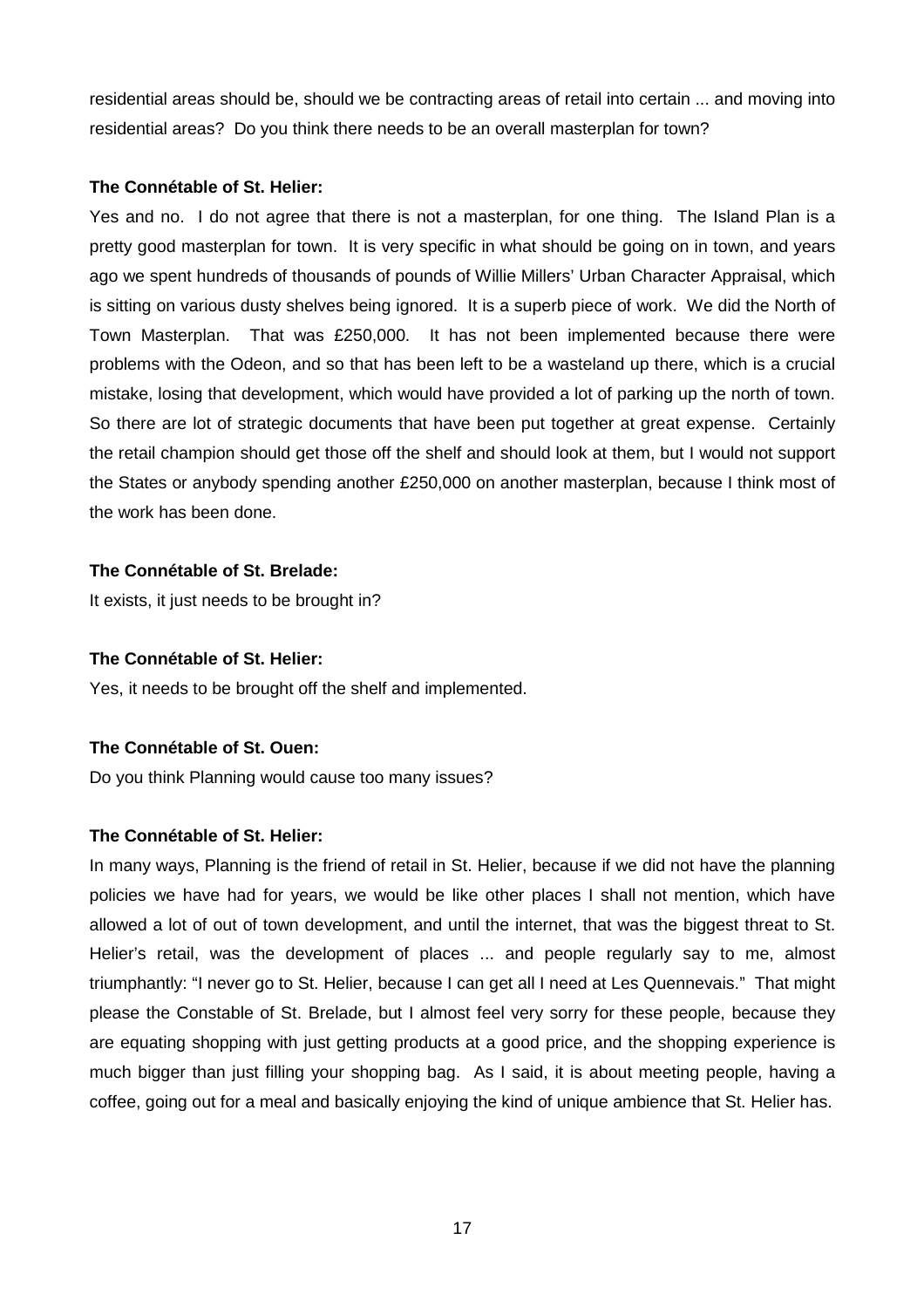## **The Deputy of St. Martin:**

You said a little while back, Simon, you have got 7 different groups around town and you mentioned Colomberie as one of them, but in your submission under: "Review of retail areas of town" you say: "Assistance should be given to retail areas that are no longer relevant."

## **The Connétable of St. Helier:**

Yes, that was Richard. I do not agree with that.

## **The Deputy of St. Martin:**

Okay. Can we talk a little bit about the shrinking of the retail centre of St. Helier, the role that Planning are going to have to play?

**The Connétable of St. Helier:** I do not support it.

**The Deputy of St. Martin:** You do not?

**The Connétable of St. Helier:** I think one of the ...

## **The Deputy of St. Martin:**

Do you think it is sustainable then?

# **The Connétable of St. Helier:**

I think one of the joys of shopping in St. Helier - and you compare with St. Peter Port, which is basically a small shopping area on a hillside with a lot of empty shops, St. Helier is built in a basin - and you can wander for a considerable distance finding all kinds of quirky, interesting shops which you will not find in a lot of high streets. That is why we are supporting Colomberie and we are not giving up on Colomberie. If you think of a town like Brighton, I know it has got a much bigger population serving it, Brighton has got an area called the Lanes where you can wander and you find all these kind of artisan ... a lot of artists, a lot of craftspeople working in little shops, because the main town has moved on. I see Colomberie as a kind of Lanes for St. Helier, a place where you will find the people who are selling beads, hair-braiding, all kinds of things, that because the rents will be lower, they can afford to have their shops. In fact, I think Colomberie is fully let at the moment, which is ...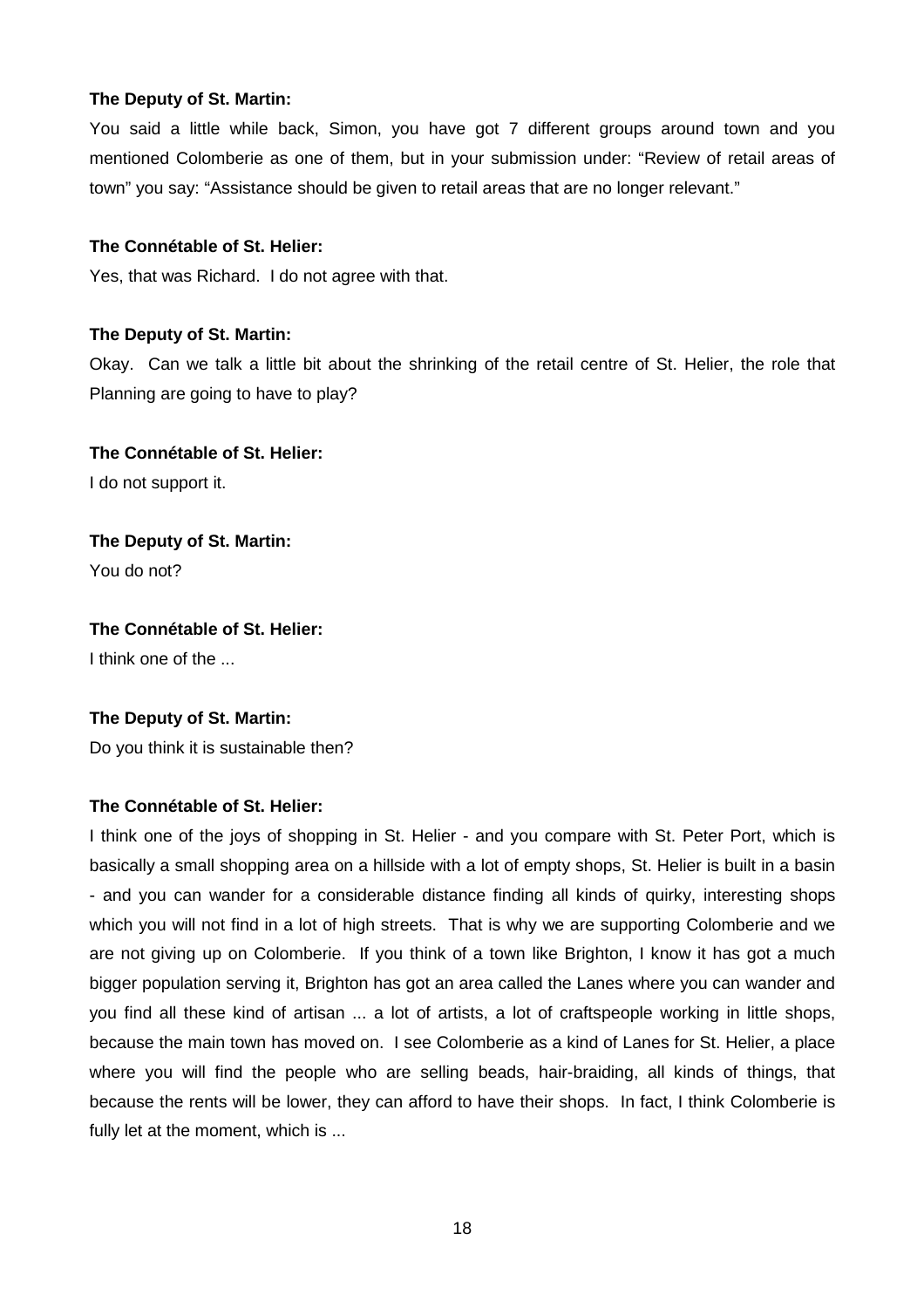## **Town Centre Manager:**

Yes, can I take a point on Colomberie, because I did make that, and in no way was I referring to Colomberie. I read with horror what was written, what someone said about Colomberie, and it was more or less ... Colomberie is a very vibrant area at the moment. We do not have empty shops. I think we have got one at the most, and that is currently about to be let. It has got a very vibrant traders' association, and in fact, we have got one retailer that tomorrow is celebrating 21 years in Colomberie.

## **The Deputy of St. Martin:**

Yes, but we have got submissions from a Colomberie retailer saying that the movement of the financial sector west has reduced his business in Colomberie by 25 per cent in a stroke.

## **The Connétable of St. Helier:**

But you are going to get the police station, and I mentioned that in the debate on the police station, that there are things going up that end of town which will bring back the footfall, increased residential, a lot more residential going into that part of town east of St. Helier, all those people who live in Havre Des Pas who come down through Colomberie. As long as we can sustain Colomberie ... and interestingly, to go back to obstacles, one of the biggest obstacles in getting to Colomberie is that T.T.S. have put a whole lot of black bollards all the way up the pavement, really big ones, because they are worried that people are going to park on the pavements. That might have been a problem 10 years ago when the scheme went in, but I have been trying unsuccessfully to remove physical obstacles, because they are operated by T.T.S., who say that they will not take the bollards out.

## **The Deputy of St. Martin:**

Yes, but at the same time, if you are going to increase the residential offering in Colomberie, what you need is more pavements for people to walk on, surely, and we need to keep them safe by putting in bollards to stop people parking.

## **The Connétable of St. Helier:**

Absolutely, but the cars are not going to park on the pavements. They would not get up the curbs, for a start. They are huge curbs.

#### **Town Centre Manager:**

I think that is a point and we are looking at pavements, but Colomberie, you are forced into the road by a bollard that is supposed to be there to protect you, which is absolutely ridiculous. I think what we should be doing, and I go back to what the Constable said, is we have had some offices shift out and that will affect it there, but they should then be ... and that is what I mean by advance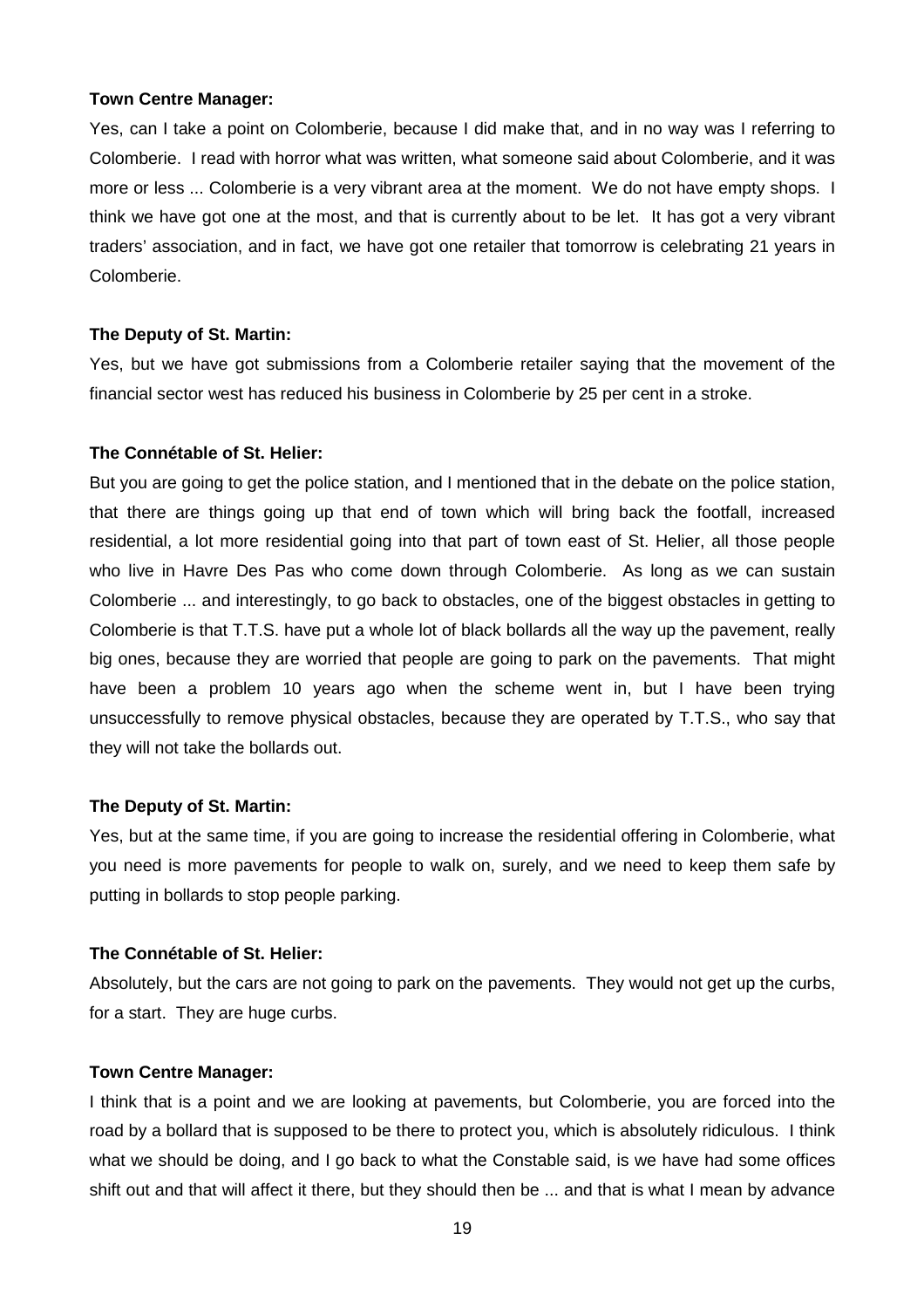planning. We should be then saying: "These are no longer sustainable as offices, because that is what E.D.D. are telling us. What are we doing to try and support transferring them to another usage?" Housing would be great. We are talking about a housing shortage, and suddenly we have got all these offices that are no longer useful for one function. Why do we not review it as another one instead of sort of ...

## **The Deputy of St. Martin:**

If I could go back to challenge Simon, what Richard has just said there is what we were trying to get at. Retail is shrinking and we are going to have places that are going to close, they are going to be turned into ... would you agree with me that I think it would be better, if your retail shrinks from 100 per cent to 75 per cent of sales, that you need to shrink the retail centre of town so that everything is always full, so you say: "Here is our centre, it is full" rather than saying: "Here is our centre, but it is only half full or three-quarters full"?

# **The Connétable of St. Helier:**

I think market forces will decide. As long as the rents in Colomberie remain attractive, people who start up, as I say, quirky businesses who can find shop premises out there are going to want to take them on. The real change, as Richard says, is offices that cannot be filled, and I am sure the offices will go to residential. I do not think the retail element of Colomberie needs to suffer, nor in fact the restaurants.

# **The Deputy of St. Martin:**

But we need some co-operation from Planning on this though, do we not? We need some quick movement, change of views. We need to be able to convert from one to the other.

# **Town Centre Manager:**

We have been to see them, and there is no great resistance. They said: "No, look, we agree that if you cannot fill an office ..." but Colomberie is very important, because it does allow retailers an entry into an area that is affordable. Everybody cannot trade in King and Queen Street because of the rental and I ...

## **The Deputy of St. Martin:**

Do you apply those the same to, for example, the top of New Street, the top of Bath Street?

# **Town Centre Manager:**

Yes.

# **The Deputy of St. Martin:**

Do you see all those areas being maintained in retail?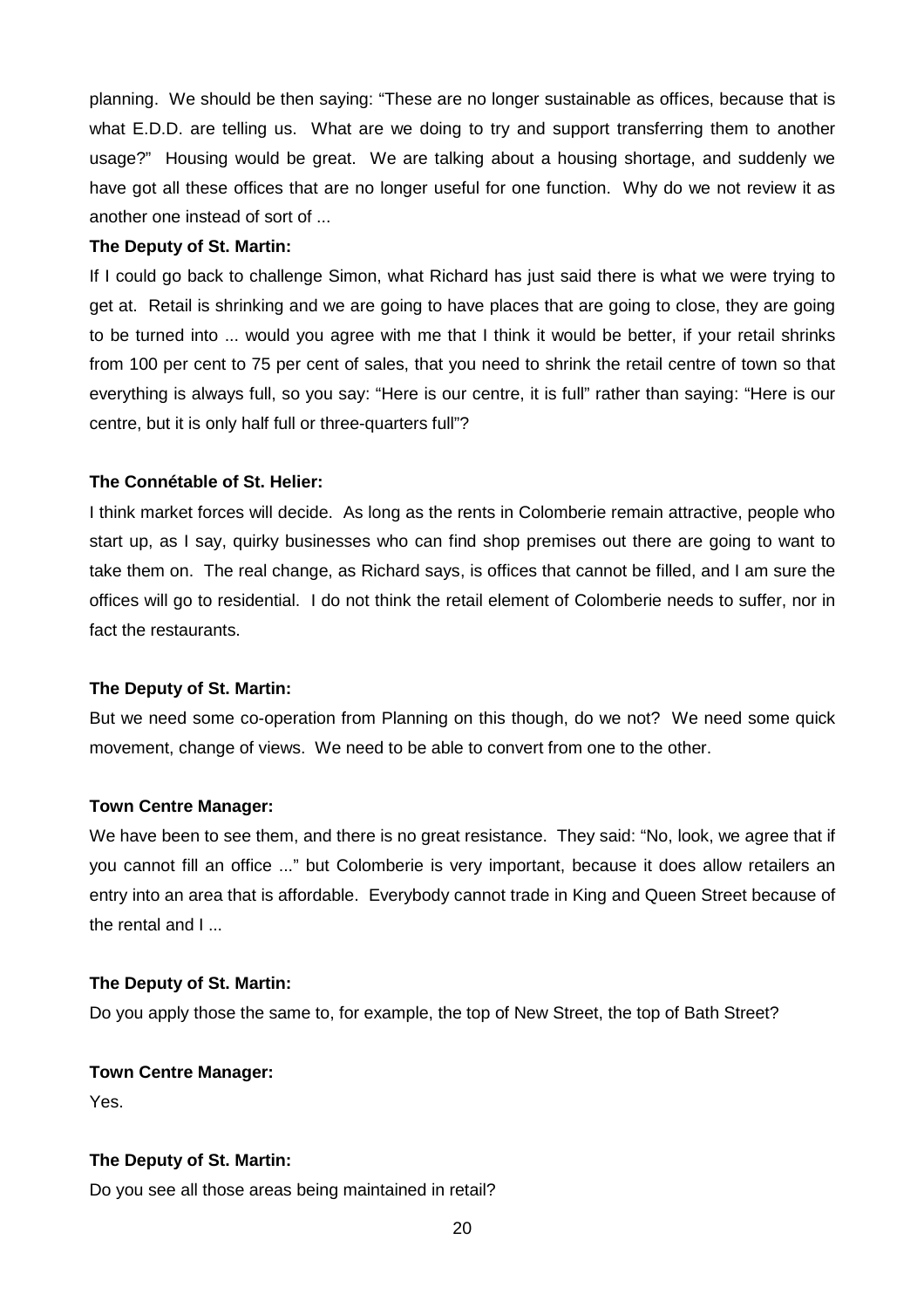Bath Street would have worked if we had not lost the huge opportunity that Le Masuriers had for us, where they were going to put in parking and shopping and possibly a new supermarket next to the town park. That was a tragedy for St. Helier that we lost that opportunity, and I can only hope that it comes back, because that will bring the footfall back into the north of town and the little shops between Le Masuriers' big development, and in fact Rue de Funchal as well, that whole area - which is very blighted at the moment - it needs Le Masuriers to get the kind of permissions they need and then it will just be a shot in the arm for that part of town.

## **The Deputy of St. Martin:**

I am sure you would agree we would need some more parking in that area to encourage people to start their journey there and migrate from there down into town through them.

## **The Connétable of St. Helier:**

Absolutely, yes.

## **The Connétable of St. Brelade:**

Just on Colomberie, do you seek to improve that area doing something similar that they are doing in St. Ouen at the moment, which in Broad Street is a sort of a shared space with the car, so that it is comfortable for pedestrians, because it is not particularly comfortable for pedestrians coming down Colomberie at the present time. Do you see promoting it in that type of way, working with T.T.S. to have more a comfortable pedestrian experience walking down Colomberie?

# **The Connétable of St. Helier:**

You could certainly in the longer term, but as we said earlier, you are not going to get that kind of shared space or even pedestrian priority until there is significant car parking. If you could start your journey at Green Street ... and we know the car parking at Green Street is going to be tight because of the police station. Maybe if Snow Hill had more car parking, but there needs to be somewhere up there that you can leave your car and walk down Colomberie, and then it is really then a matter of reducing the through traffic to allow more shared space.

## **Town Centre Manager:**

But you are correct with regard to pavements. We have not analysed the pavements and the utilisation. If we just move slightly off from Colomberie to Conway Street, Conway Street is now experiencing a 30 per cent increase in footfall and what we find is that if you analyse Conway Street, you have got a wide pavement and a narrow pavement. If I were to tell you that 75 per cent of the people use the narrow pavement because that is the side they want to be, so we have got one pavement that is not fit for purpose and one that is over-engineered. It is very important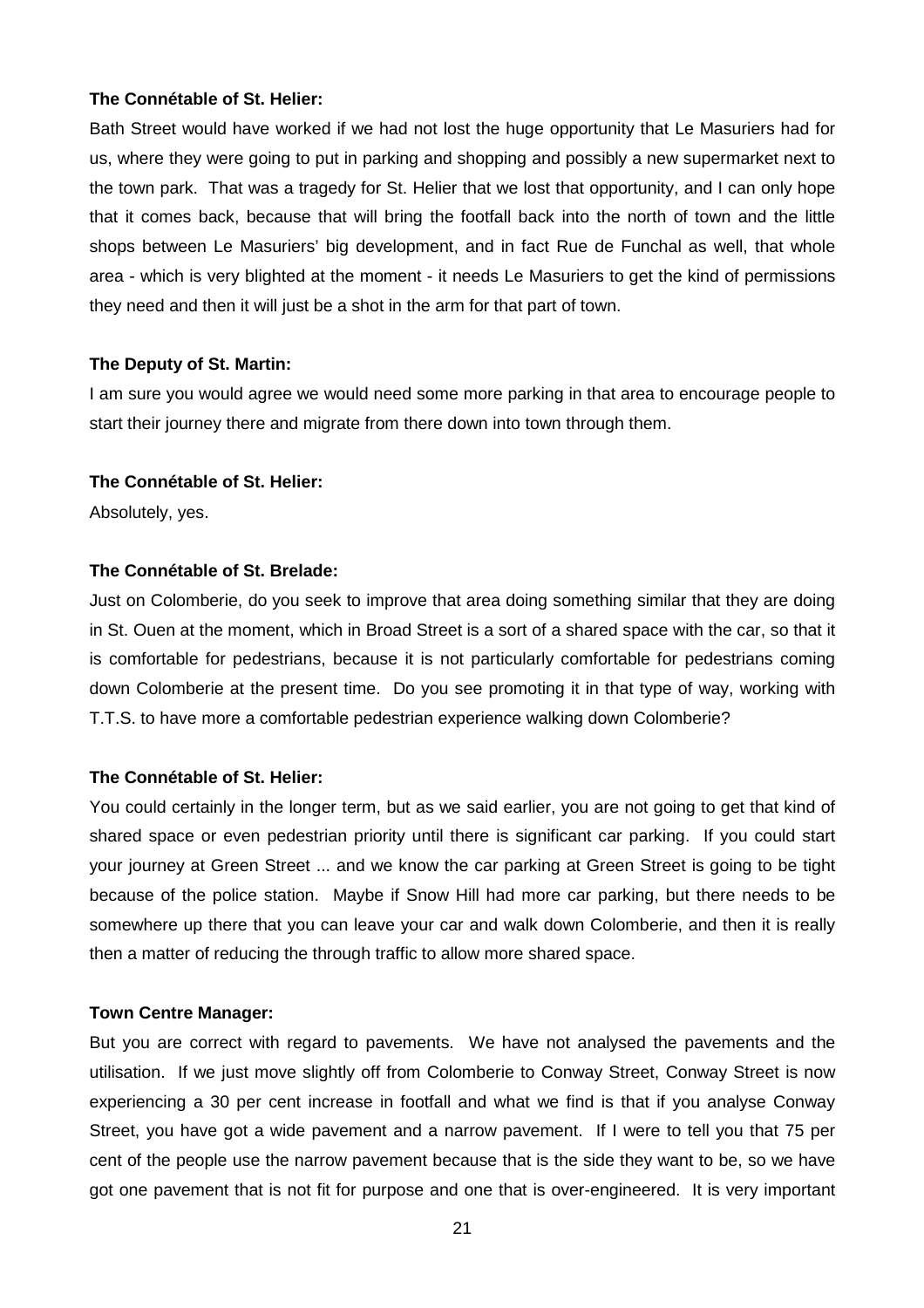than when you get into town it is a very comfortable walking experience, and I totally agree with you. I think purely and simply if you were to remove the bollards in that area of Colomberie, you would be amazed how much more comfortable you would feel and you would not be dodging around a bollard, walking in the road, thinking: "Oh, is that a bus coming down?" and so on. You can do some quite simple things. For example, if we move back to Conway Street, if you extended the pavement by 2 feet on one side, suddenly you are giving the people the pavement walking area they want if you took the bollards off. We are not talking about rocket science here. I am only a simple retailer and I can sort of work it out, you know? I think if we were to do that, it is all about being comfortable from the time you get into town, which includes your parking experience - and we alluded to that - to the time you go out and it is a nice experience and it is not dodging around obstacles that are created.

## **The Deputy of St. Martin:**

But is one of the problems in Colomberie not the cars that stop and the vans that stop that create a problem in the first place?

## **Town Centre Manager:**

No. I go up there a lot and I would say the reason that originally there was a lot of cars that stopped there was that in the early 1990s there was a video rental and we were all hiring videos. I was guilty, our kids would pop in and we would hope that they would come back with something firstly suitable, and secondly, within the 2 minutes so that we did not get done. That has changed now and it is a different environment and there is a very comfortable loading bay up down by Les Jongleurs and they can use Snow Hill, and there is not a great deal of that. I am very comfortable about that area and it has got a simple solution. If I had a saw big enough, I would go down and create it.

## **The Connétable of St. Helier:**

It took about 2 years. There were some cycle stands as you walk up the King Street/Queen Street and you get to Les Jongleurs. T.T.S. had put a line of cycle stands, effectively a barrier towards going up Colomberie, and we said: "Can you move the cycle stands?"

[9:45]

They said: "No, we cannot, because we want to encourage cyclists into town." "Yes, but not there." There was literally a physical barrier that you had to walk around to get up Colomberie, and finally - and it has taken 2 years - we have got them to remove, I think, 3 of the cycle stands so that there is now a clear pedestrian line up into Colomberie.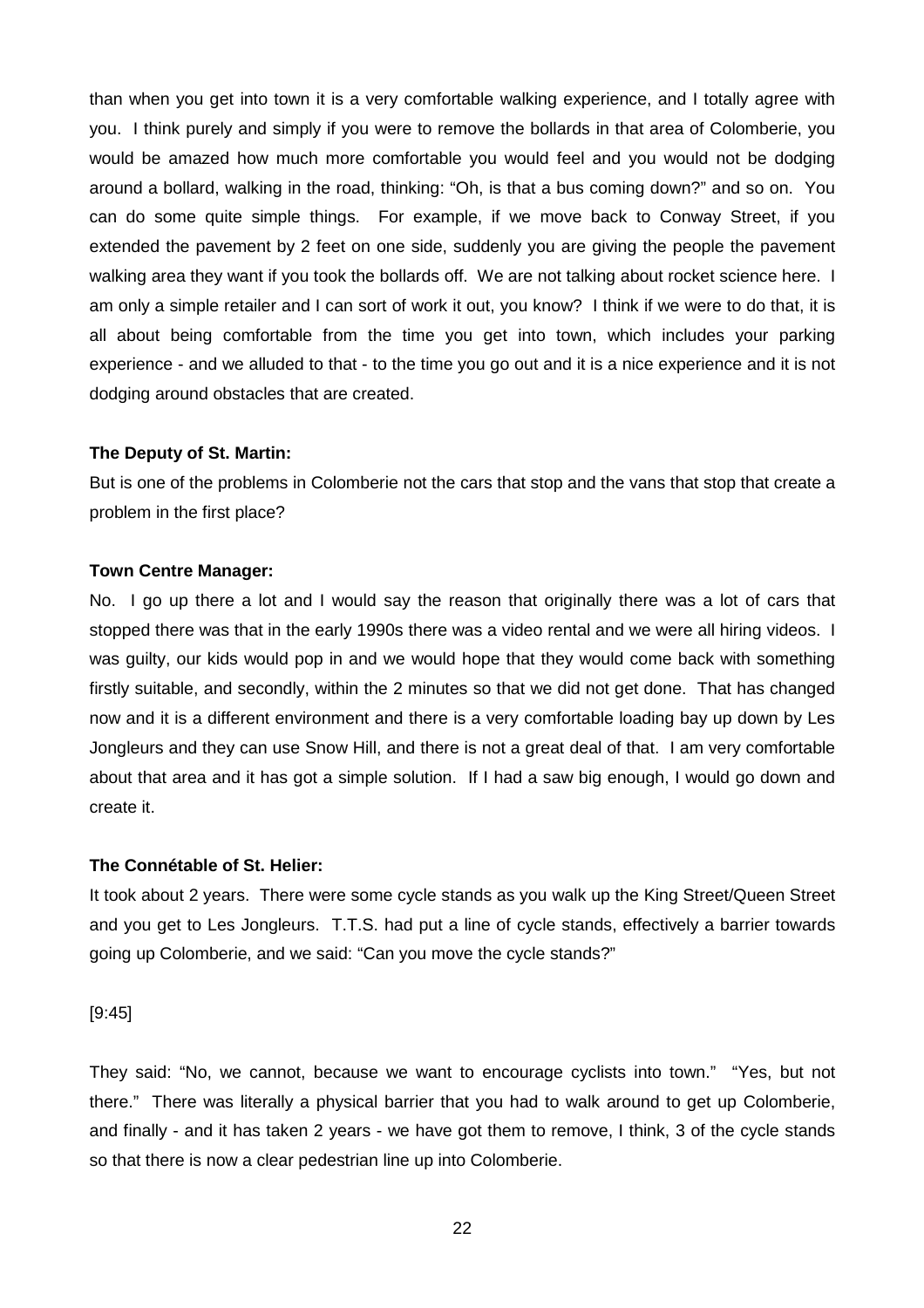## **The Deputy of St. Martin:**

So we made the case, I think, for a bit more joined-up Government when it comes to retail.

## **The Connétable of St. Helier:**

I would just like the Parishes to have more delegated power over these kind of issues. It is nonsense for central Government to be worrying about where cycle stands go. That should be a matter the parochial authorities are responsible for.

## **The Deputy of St. Martin:**

Let us change the subject ever so slightly. We have discussed eating, music, entertainment and trying to create experiences for people to come into town to enjoy as well as the shopping, and that leads us conveniently on to the thorny subject of the Central Market. Could I have your views on where you think the Central Market has been, where is it, where it should be going in the future? I will leave it at that and let you go.

## **The Connétable of St. Helier:**

No, it is the jewel in our retail crown, both that and the Fish Market. It is still, for a lot of people, their favourite place to go and choose their meat and their veg and their cheese, but I think most people would agree that it is an under-utilised space. There are a number of reasons why that is, certainly the fact that it is closed on one of the busiest shopping afternoons of the week does not help, that it is closed in the evenings, and Richard is perhaps better placed to talk about the kind of markets he has seen that make much more use of these kind of covered spaces. It currently sits with ... it has moved around a bit. I think it sits with Property Holdings now. Again, we are talking about silos, because in any town of this size, 30,000 people, the local authority would operate the market. I have said on several occasions that the Parish would be quite happy to talk to Treasury about taking over administration of the market, and we would have the kind of liaison with the market traders that really has not existed for a long time between Government and the people who

... there have been a lot of arguments about rental, about payments and so on, and it is the kind of function that belongs in the parochial setting, I think, and I would certainly want to see the market used in the evenings, at the weekends. I would certainly like to see it open on Thursday afternoons. I opposed the loss of the Post Office. It was one of the great drivers of people into the Central Market. We have lost that now.

#### **The Deputy of St. Martin:**

Do you think in the rejuvenation of the Central Market you are talking about just a medium-sized revamp or are we talking about a complete rebranding and rip it all out, let us redesign, let us get the whole thing ...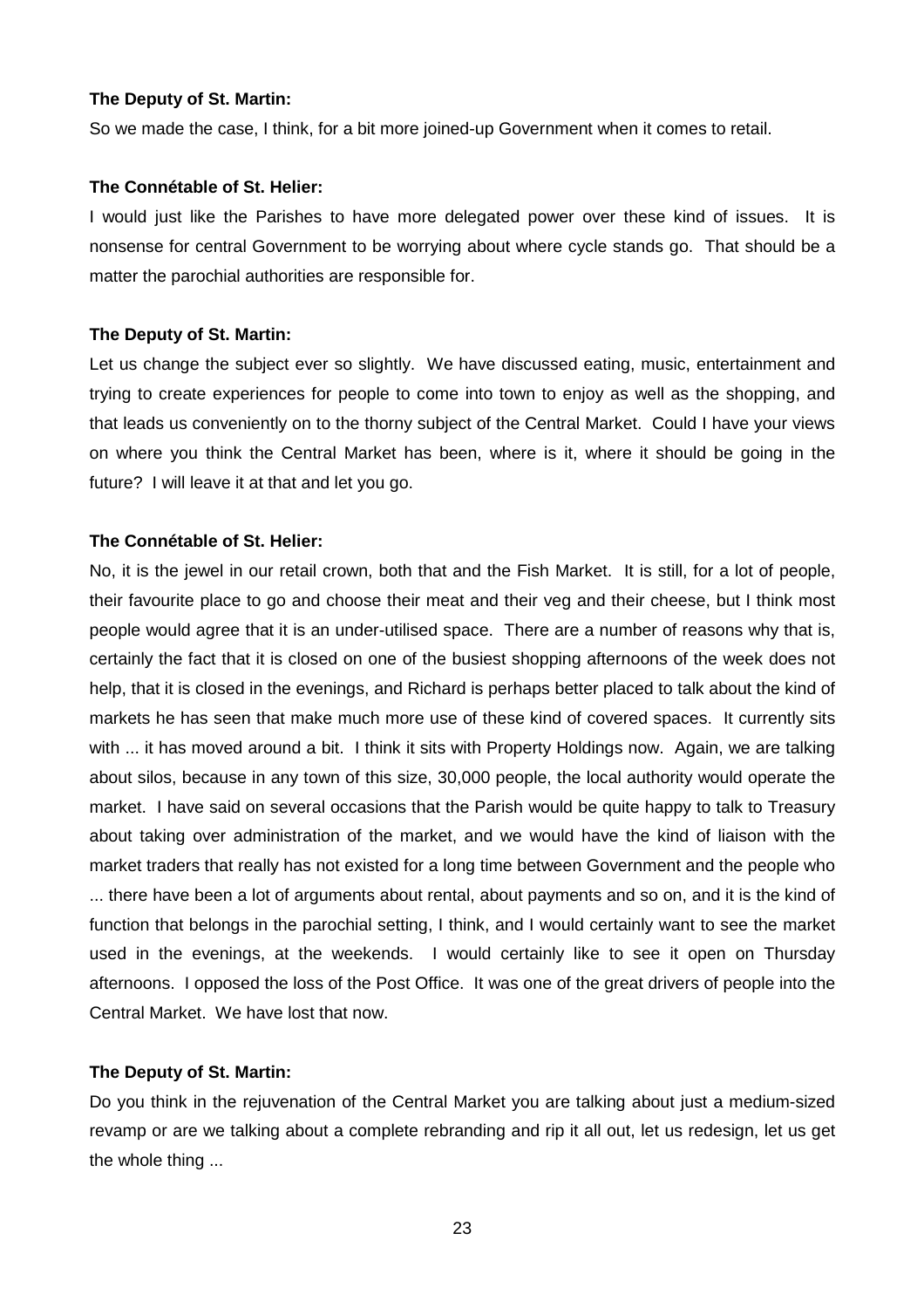## **Town Centre Manager:**

Can I come in, first of all? I am a retailer, a very simple retailer, and there are certain basics within retailing that are not achieved in the market. The first thing is you should know where the market is, and if you stand on the junction of King and Queen Streets and look down, there is no signage to say that the market is there, so if you are a visitor to the town, you would not see it. All you would need was a sign that would go down which would say: "Jersey Markets" and so on. That is the first thing. Any retailer would make sure that you know where their shop is, that was part of it, and you will see that everyone has got signs. There is no sign. You go down to the market and you look outside and there is a sign that tells you what sort of shops there are. Half of those shops no longer exist. You have got the dairy in there and everything on that sign. What I believe is that the market should have the same retail standards as you would expect in any other retail area, and that is a very simple thing that you could do pretty quickly, you know, achieve.

## **The Connétable of St. Brelade:**

The ability to react quickly I think is what Simon was trying to say, it is better done through the Parish than it is through Property Holdings or anything like that.

## **The Connétable of St. Helier:**

I do not believe that the person in charge of the market is even based in the market any more, which again is ... I do not exactly know what they do, but we went to Rennes Market for their food festival, and they had the equivalent of MasterChef being done in their market, so they had the finalist in their local competition, which that year was mackerel, and everyone had been involved. They had lots of Michelin chefs, Michelin judges came in, and they had the T.V. (television) in there, and the market was the hub of this experience, where the finalists were cooking and being interviewed and then they got their awards. It is a great space for that kind of event and it could be reconfigured to allow those kind of events to take place.

# **The Connétable of St. Brelade:**

When you say administration from the Parish, are you talking purely about the day-to-day running of it, not the rental side? You would leave that ...

# **The Connétable of St. Helier:**

I think it would depend how much they wanted to ... again, I am surprised that central Government in Jersey seems to want to hang on to all the micro-management, which would normally anywhere else be done by local government.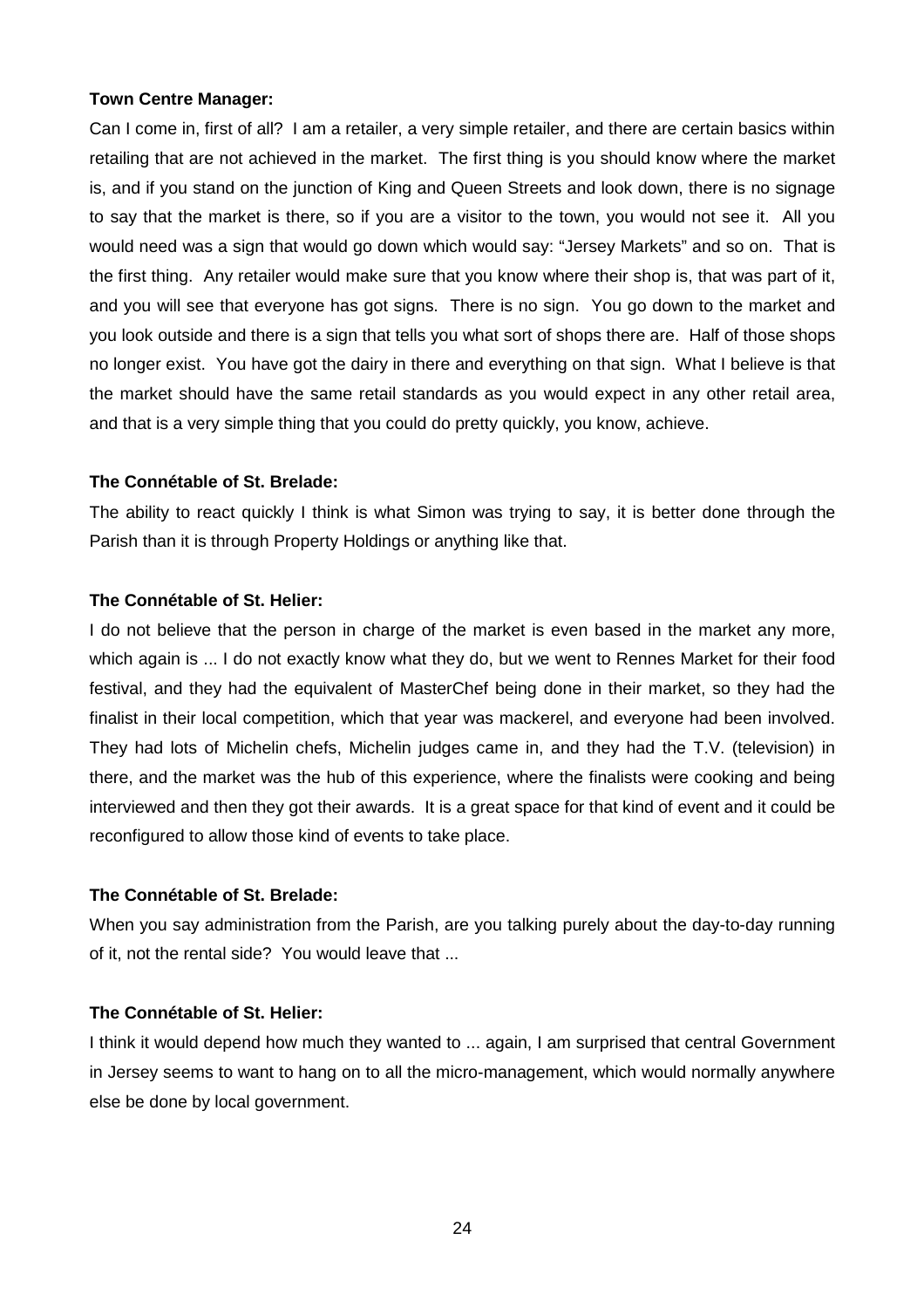## **The Connétable of St. Ouen:**

It has been suggested that to draw people to it, entertainment and so on should be done there. Do you think there is an opening for that?

## **Town Centre Manager:**

Absolutely. If I had to control the market ... the most photographed area of the market is the fountain. That fountain is a beautiful thing and it is replicated, funnily enough, in a market in Ireland, but never mind. If you have a look at it, it is not decorated, but that would be a natural area to create an entertainment area or a change area. So what I would say is that would it not be nice to have different things going on in the market every day so there would be a reason for you going in? It could well be that there is a cookery demonstration one day, it could be the Musician of the Year from Jersey is going to perform another day or it could even be that we have ad hoc other stalls so that you could maybe have a vintage stall in there one day and so on, so that you get away from the sameness, because you have talked about it, and entertainment, shopping has got to be more than shopping, it has got to be a reason, an event to go in there. What you say is absolutely 100 per cent correct. It should be a vibrant area you go in. One of the major training tools that are used by all major banks, bizarrely enough, is Seattle Fish Market, and they go and show how you can make theatre out of a very, very dull thing, and there is these fishmongers chucking fish here, there and everything, and that is what markets are all about. They are a unique thing, and I think in St. Helier we have got the most beautiful-looking market and we should put everything into making sure that that beauty is reflected in the vibrancy that goes in there.

## **The Connétable of St. Ouen:**

We have been reminded this morning that there are 2 stalls or areas that are still vacant and have been vacant for some time. Would you know the reasons why that is the case at all?

## **Town Centre Manager:**

No, but I know someone that has been desperate to get in there and has applied, and he said to me yesterday: "I have even tried plan B and sent my wife in to see if I can get in there." The person I am talking about has a unique offering, was able to go in there, and I find it a great sadness that we have got stalls empty and there are people that want to go in there, and this affects the other traders. The other traders, they do not want an empty stall there because they want their place to be vibrant, and I do not think we are being fair on the market traders, personally.

## **The Deputy of St. Martin:**

What about the Fish Market? We are speaking about the Central Market, but where are you with the movement of the Fish Market to the Central Market or the continuation of the separation? The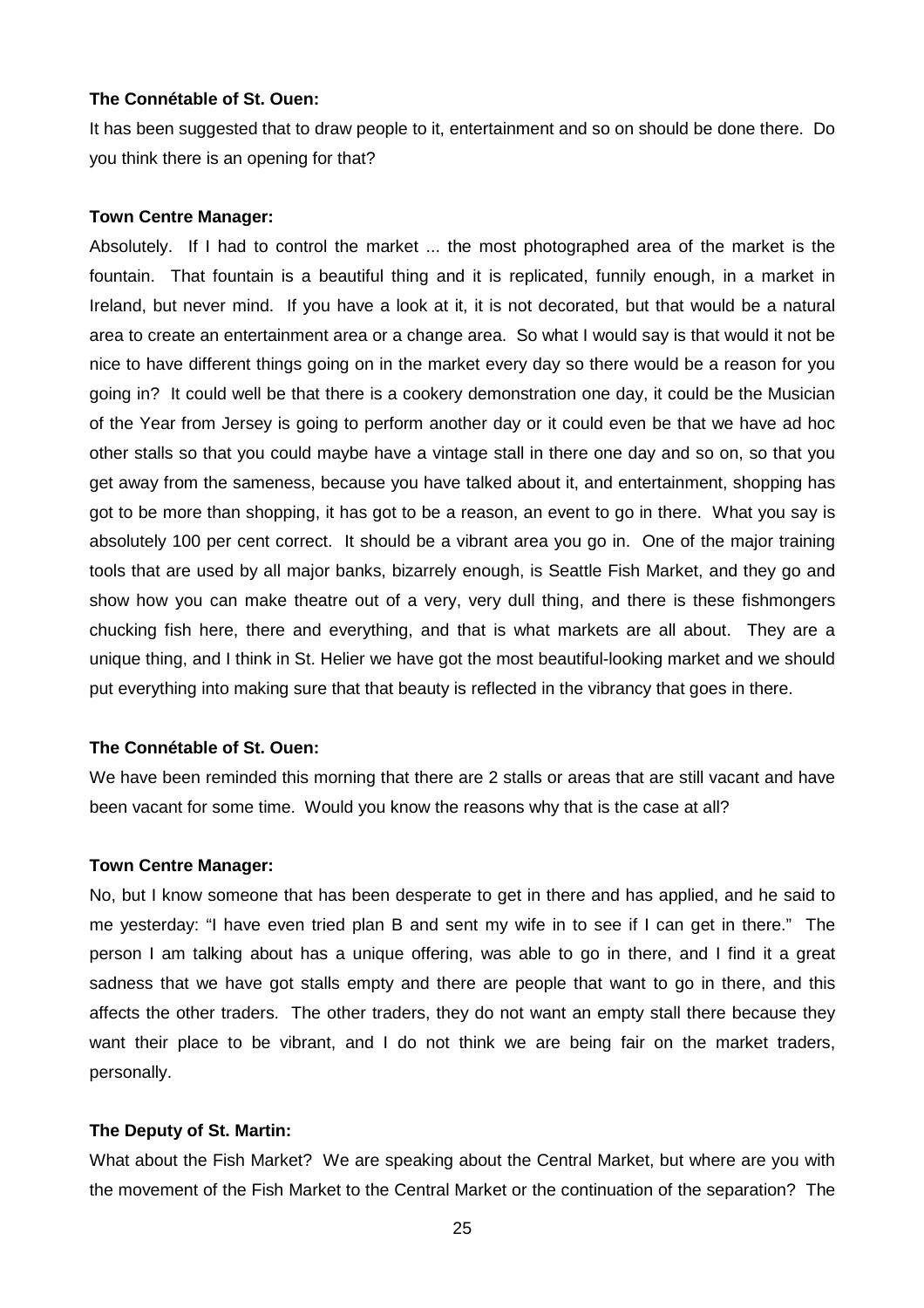use of the Telecom car park has been suggested to us for other things, a pedestrian priority zone in Kettle Street. How do you feel about that?

## **Town Centre Manager:**

My personal feeling is that the Central Market is a priority. The Central Market is the number one thing, and if we could go back to retailing terms, the Central Market is the ground floor of my retail shop. The Fish Market, if you like, is the first floor. If you have a look at anybody and if you look at any of our departmental stores, they make sure that their ground floor is perfect. I think we should do that and then we should review what is happening in the Fish Market. I think it is very sad that we have got empty stalls and there have been a long time in the Fish Market. We have to come up to a solution, but maybe - and the Constable alluded to this before - are we talking about market forces telling us what we should be doing in the Fish Market? I think what we should do is just concentrate on the main one. I am not looking for an agreement with regard to what I am saying, but I think we have got yet another stall moving out of the Fish Market, so we are not talking about one, we are talking about 2.

# **The Deputy of St. Martin:**

Because it goes without saying if Minden Place Car Park was twice the size and we rejuvenated the Central Market, the Fish Market will benefit, because most people would walk through the Fish Market to get to the Central Market.

## **Town Centre Manager:**

The other thing is that there is the ability to eat fish in the Fish Market, and it may be that that will become stronger. There may be fewer fish retailers and perhaps more places to eat fish. I am pleased that they are investing in the Fish Market. It is the sort of thing we heard about after it happened, but you get used to that in Jersey life. But I agree that the Telecom car park is a terribly under-used resource. It is a beautiful little space, and again that could be used for all kinds of things.

## **The Deputy of St. Martin:**

Was that the site of the original open-air Fish Market there?

## **Town Centre Manager:**

I am not sure, but it could be used. It has got a very majestic entrance. You could use it for openair, all kinds of things.

# **The Deputy of St. Martin:**

But just going back to signs, because we are starting to get close to our time ...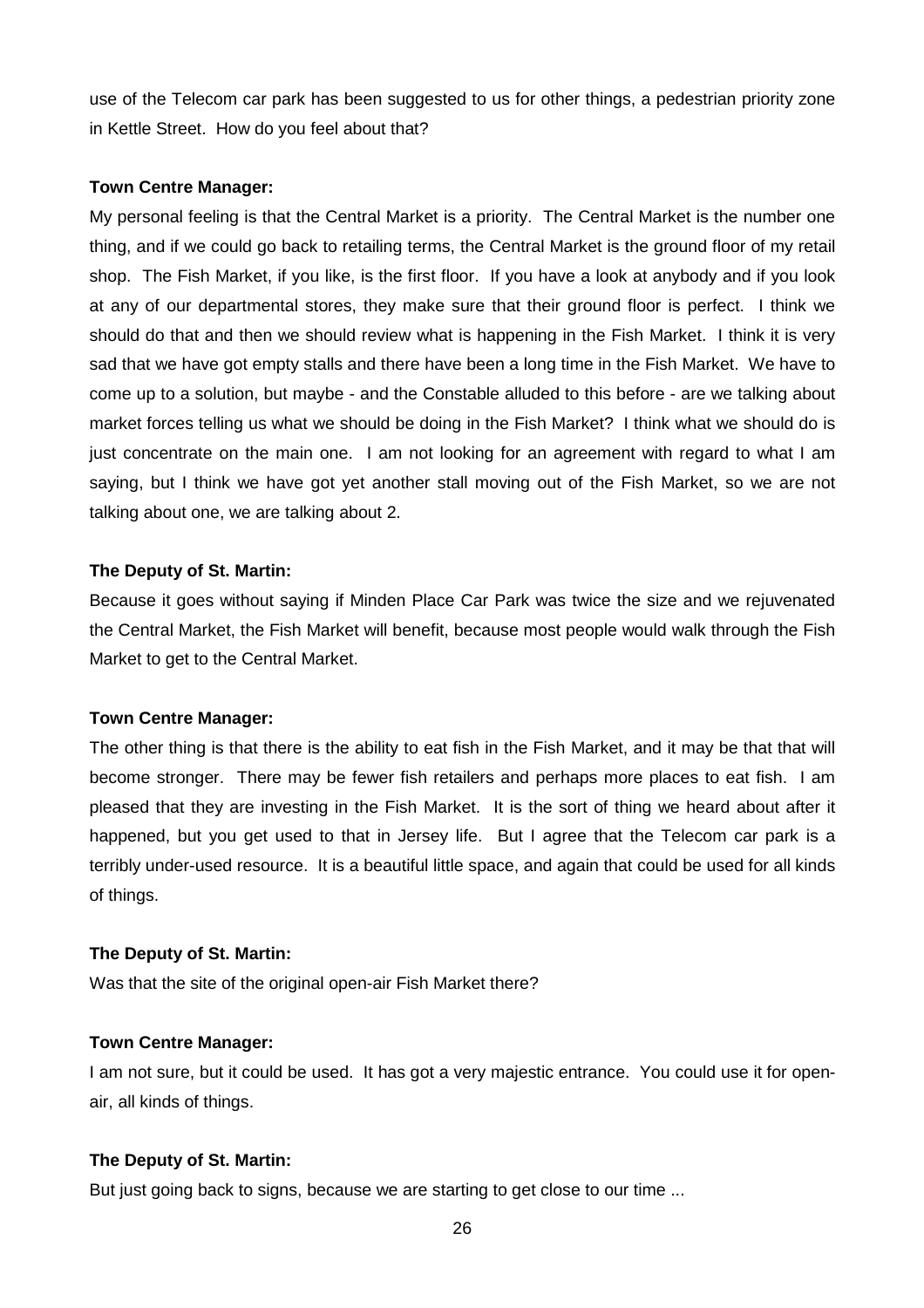## **The Connétable of Grouville:**

Just can I ask about that stall in the main market that is not let and yet you seem to think that there is a willing person to take it on? What is the reason that seems ...

## **Town Centre Manager:**

We do not have any control of it, and I am totally unaware of that. We do not have any control over the market. It is controlled by E.D.D. and so on and it is Property Holdings.

## **The Connétable of Grouville:**

It seems remarkable that there is a stall and that somebody wants to take it on and it has not happened.

## **The Deputy of St. Martin:**

We have Deputy Noel with us in not too long, so it will be fresh in our minds to quiz him on why that situation is occurring. I would like to just go back to signs before we finish. Is signage a St. Helier Parish responsibility or is it a T.T.S. responsibility or is there again no one co-ordinator?

## **Town Centre Manager:**

We are currently working on signs.

## **The Connétable of St. Helier:**

It is being dealt with.

# **Town Centre Manager:**

Currently we have what we call Centre Ville signs, which are those red ones with the sort of maps on, which when the French tourists look, you can see it is quite like a French farce. They look, they scratch their head, they try and work it out. They are totally illegible. When you do drive down, they have got Woolworths quite strongly featured, which has been out of the town for 5 years, so we are working to replace all the centreve signage. This is very much a tourist thing, and we are working with the tourism sector trying to get the signage uniform from the harbour down through to the town centre, remove those and have appropriate maps. We are working on the signs that they use in London. I do not know if you are aware of those, but they are very clear, tell you where you are and so on, because it is their main operation, but the trouble is, technology is moving on. One of the things that we are trying to consider is a lot of these signs are now used electronically, because so many people put their smart phones against them, they can then get the information. We want to make sure that that is being done, and we only had a meeting this week with Woodhouse, who supply a lot of the signs in Central London, and they are telling us about what you can do. One of the other things you can do with these signs is you can put Bluetooth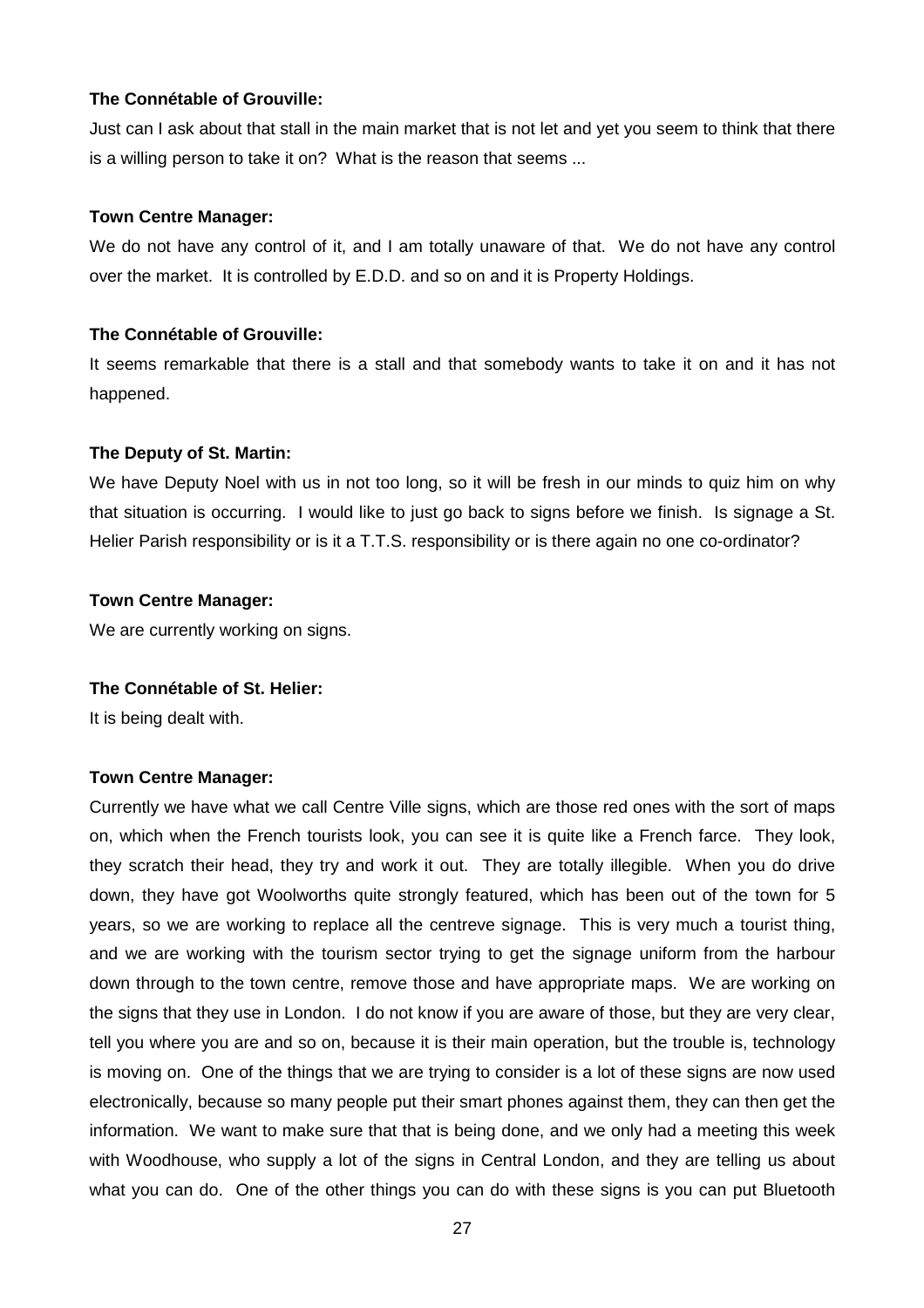connectivity into it, so suddenly you can become totally connected to the internet through the whole town. Tunbridge Wells are experimenting with this; they want to be the first total internet town. But that would be another U.S.P. (Unique Selling Point) which would be great, so we are looking at that sort of possibility as well, to integrate signs, because signs are slightly more than what they used to be when I was a boy, if you know what I mean.

## **The Connétable of St. Helier:**

That project appears to be cutting across departmental boundaries. Certainly Planning, E.D., working with Richard, we are seeing the fruits of that work, so it is possible to see co-operation. It is just a pity we cannot see that replicated in some of the other areas that we have been talking about.

## **The Deputy of St. Martin:**

I have only got one word left, or 2 words: Hoppa bus. There has been some discussion as to whether a Hoppa bus from the residential areas around the outskirts of town into St. Helier would be of great benefit to retail.

## **The Connétable of St. Helier:**

It is an unfulfilled pledge. I met the new chairman, I think, of the new bus company when he came to Jersey and one of the first things I said to him is: "As soon as you have got your regular routes in place, will you look at the possibility of a town Hoppa bus?" Not just for residents, though it is important for them to get into town, but for people coming to our ferry terminal, who are stranded, I do not know whether it is half a mile a third of a mile away from the town centre, and left to walk through that kind of slightly industrial landscape from the terminal. The Hoppa bus ought to be picking up people off the ferries, particularly the French coming into the Albert Quay, and it should be working around Pier Road car park, because that, as we know, is empty most of the time. If you could park in Pier Road for half the price of the other car parks and you knew there would be a Hoppa bus into town, then I think we would see much greater use of it. So the Hoppa bus is a key element in improving access to town and it is terribly overdue. We had a trial, I do not know, some 6 years ago, and it was very successful. It is time Liberty Bus got on with it, and if they need funding from T.T.S., T.T.S. should prioritise funding instead of spending it on the things that they think are important, which we do not always agree with some of their projects. We heard this morning that there is a £20 million underspend. Let us have a Hoppa bus service. Why can the Minister for Treasury not get on with it and release the funding so that that key element of town transport can be provided?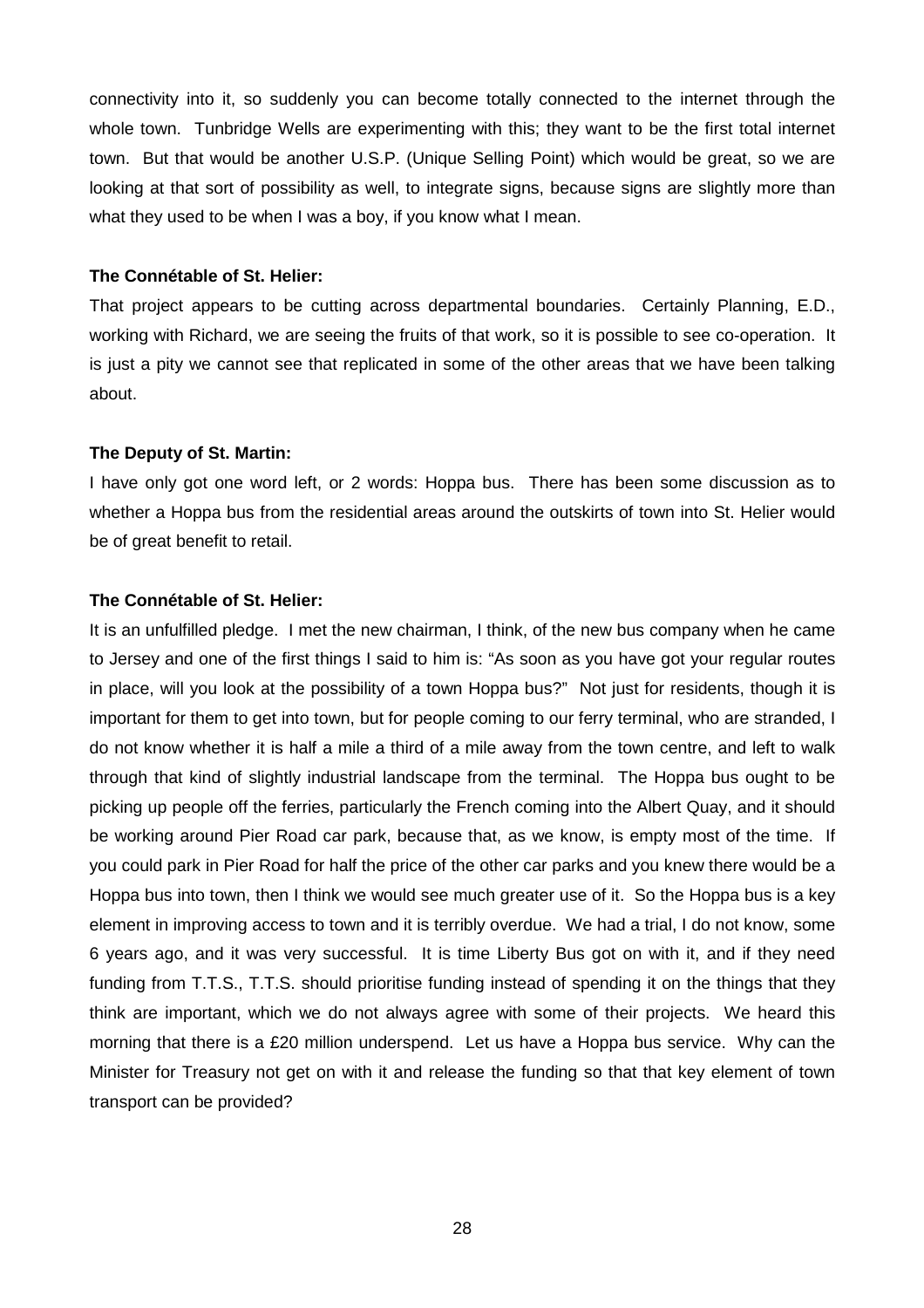## **Town Centre Manager:**

We did have a meeting, did we not, and we agreed a route for a bus which would stop outside the market and the library and allow that natural progression around town. One of the ideas that came from the Central Market, one of the traders there said that we should just buy 2 Disney buses that they had to shuttle to and from Disney and have it going around the town. I do not think that is a bad idea, when you think about it, and maybe we could suddenly then utilise areas like Pier Road so that that car park then is more attractive, because one of the arguments about Pier Road is: "I cannot get to it" but if you could then pop on a Hoppa bus and get taken straight to the town centre ... I know it is not that far. I can see you smiling, but that is the perception, I hate to say it.

## **The Deputy of St. Martin:**

I know. I park in Pier Road and I know all the excuses.

## **The Connétable of St. Brelade:**

Can I just ask one question? It is slightly off at a bit of a tangent, but in terms of licensing and alcohol within St. Helier, especially on a Saturday, do you think some of our drinking habits and how licences have been handled over the last few years has had a detrimental effect on people coming into St. Helier.?

### **The Connétable of St. Helier:**

I think that is more of an issue for the hospitality sector and the evening economy. I am not sure the impact on retail is that great, because of course retail tends to have finished its work. It does not help that perception of St. Helier as a place that is unsafe, and it is worth mentioning the proactive approach of the new Chief Officer of the States of Jersey Police personally being in town to tackle miscreants, but we are seeing far more police in town during the day, during the afternoon, where we used to have a lot of trouble with anti-social behaviour, and that is really helping retail, because they really need to know that the town is a safe place for their shoppers and so I take my hat off to the Police Service for the work they are doing.

## **The Connétable of St. Brelade:**

Has it also had a positive effect on younger people as well, because there was obviously the skateboard crowd that people think are a nuisance around town?

## **The Connétable of St. Helier:**

Yes, I think so.

## **The Connétable of St. Brelade:**

I think that has had a positive effect.